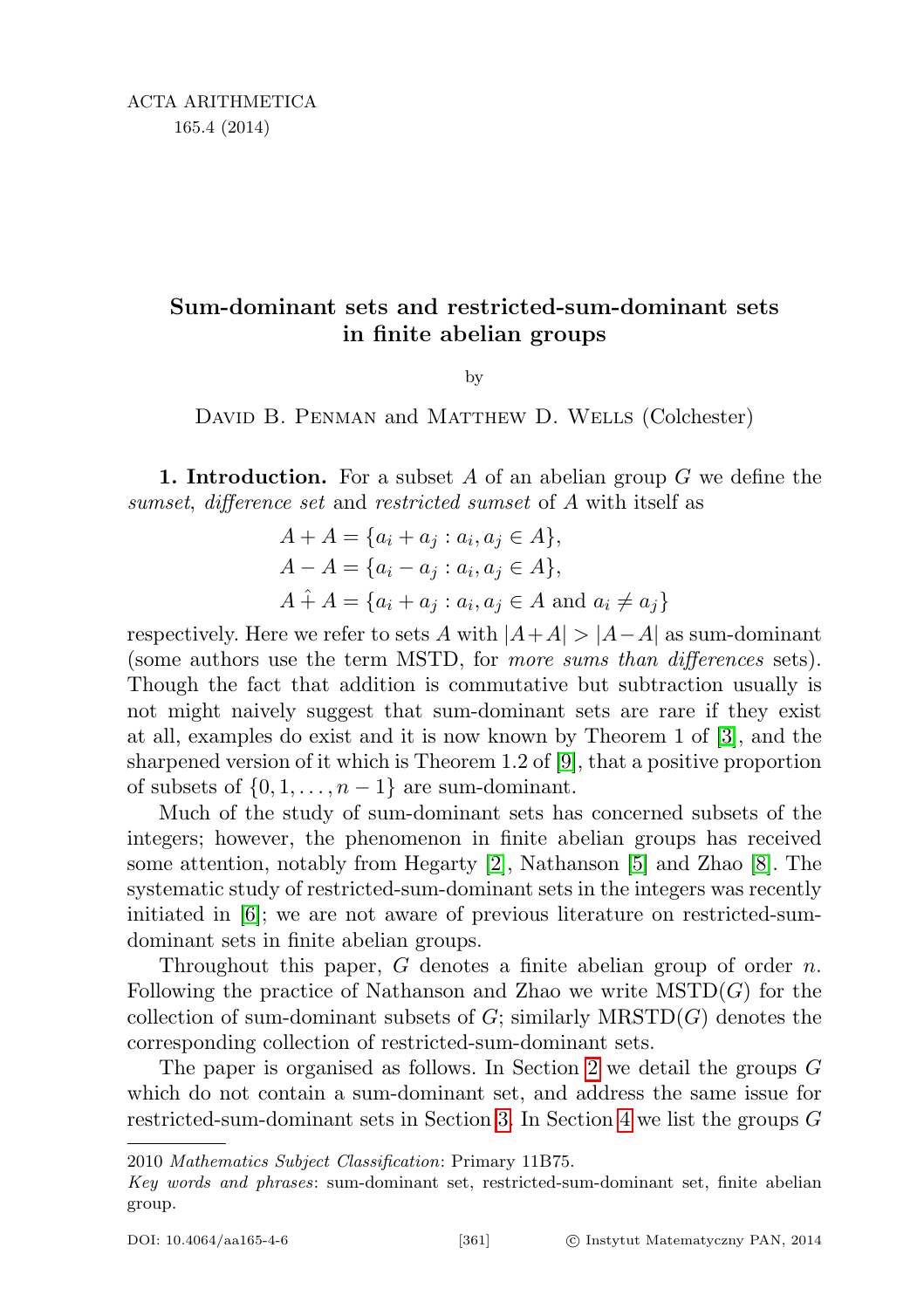for which  $MSTD(G) \neq \emptyset$ , but  $MRSTD(G) = \emptyset$ . We then show that all the remaining groups G contain restricted-sum-dominant sets: this process begins in Section [5](#page-4-1) with a generalisation to restricted-sum-dominant sets of a result of Nathanson, which is then used in Section [6](#page-6-0) to limit the cyclic groups of the form  $\mathbb{Z}_m \times \mathbb{Z}_2$  with m odd which do not contain restrictedsum-dominant sets. Then powers of  $\mathbb{Z}_{p^r}$  are considered in Section [7.](#page-7-0) The proof is finished off in Section [8.](#page-8-0)

In Section [9](#page-10-0) we consider how much greater the sumset can be than the difference set in the context of a finite abelian group. The key functions here, for a subset A of the ambient group we are interested in, are

$$
f(A) = \frac{\ln(|A+A|)}{\ln(|A-A|)}
$$
 and  $g(A) = \frac{\ln(|A+A|/|A|)}{\ln(|A-A|/|A|)}.$ 

It is known, by results of Freiman–Pigarev and Ruzsa (see e.g. [\[7,](#page-22-2) Chapter 6]) that for each finite subset A of an abelian group  $3/4 \le f(A) \le 4/3$  and  $1/2 \leq g(A) \leq 2$ . In [\[6\]](#page-21-3) we gave new record high values attained by both  $f(A)$  and  $g(A)$  in the integers; here we will show we can do slightly better in a finite cyclic group.

In Section [10](#page-12-0) we give asymptotics for the number of restricted-sumdominant sets in finite abelian groups, generalising results for sum-dominant sets due to Zhao [\[8\]](#page-22-1). Our arguments develop his and again follow slightly different lines for odd order and even order groups. We also extend his results on sum-dominant sets by weakening somewhat a condition. Finally, Section [11](#page-21-4) contains a few remarks on future work.

Our main results are:

<span id="page-1-0"></span>THEOREM 1.1. The finite abelian groups which do not contain a sumdominant set consist of all such groups of order less than 12,  $\mathbb{Z}_2^r$  for all positive integers r,  $\mathbb{Z}_6 \times \mathbb{Z}_2$  and  $\mathbb{Z}_{13}$ . All other finite abelian groups contain sum-dominant sets.

<span id="page-1-1"></span>THEOREM 1.2. A finite abelian group  $G$  of odd order n contains restrictedsum-dominant sets if and only if  $n \geq 23$ . For even n, apart from  $\mathbb{Z}_2^r$  for all positive integers r,  $MRSTD(G) \neq \emptyset$  for all  $n \geq 18$  and  $MRSTD(G) = \emptyset$  for all  $n \leq 16$ , except for  $\mathbb{Z}_8 \times \mathbb{Z}_2$  which does contain a restricted-sum-dominant set.

Morever, a result on asymptotics of the number of restricted-sum-dominant sets is stated later. The proofs of Theorems 1.1 and 1.2 involve some computation, which we did with GAP; we thank Christopher Harden for advice on using GAP.

We will, unsurprisingly, make frequent use of the classification of finite abelian groups, which we quote below (see e.g. [\[1\]](#page-21-5) for a proof).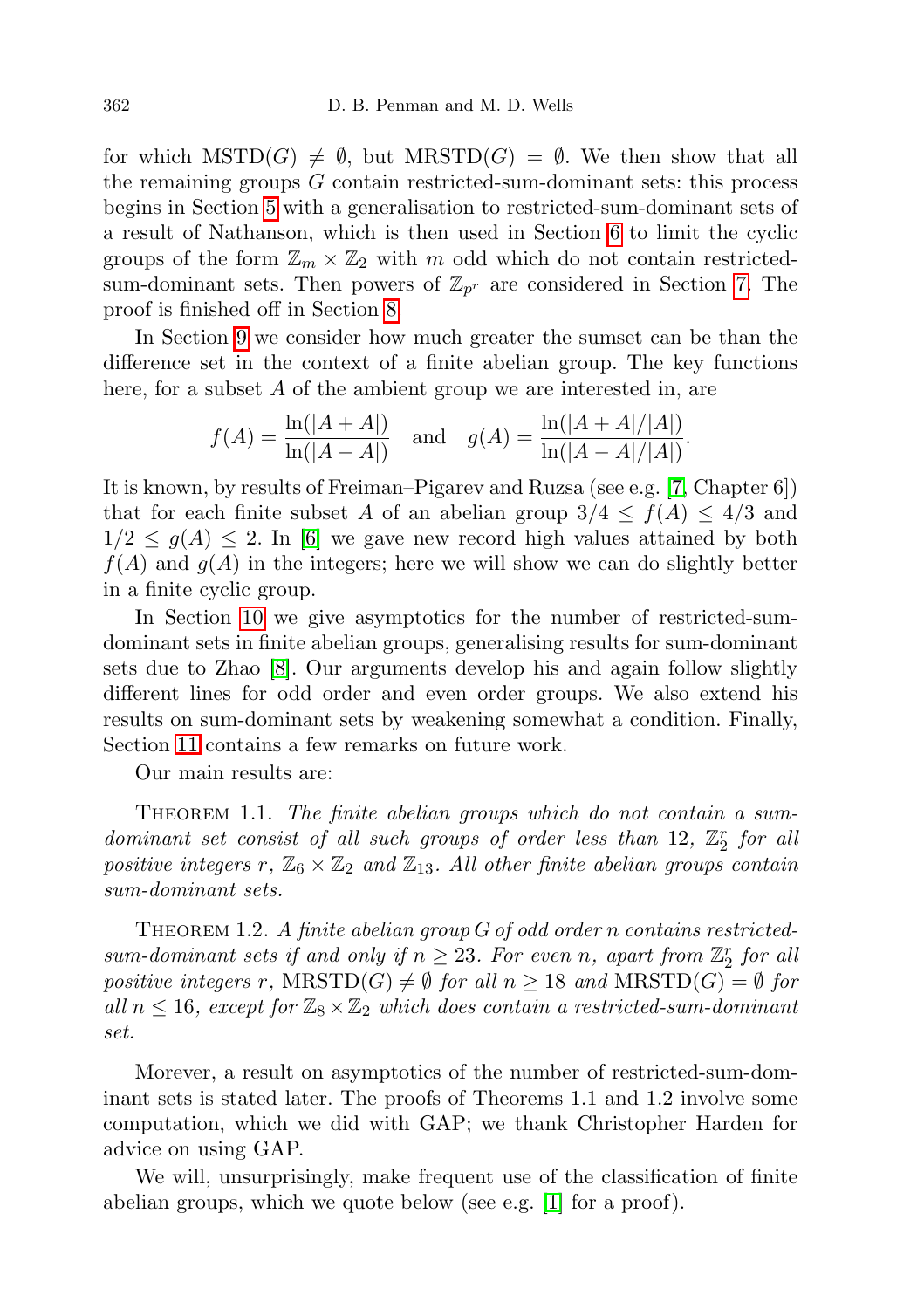THEOREM 1.3 (Fundamental theorem on finitely generated abelian groups). Every finitely generated abelian group  $G$  is isomorphic to a direct product of cyclic groups of the form

$$
\mathbb{Z}_{p_1^{r_1}} \times \cdots \times \mathbb{Z}_{p_t^{r_t}} \times \mathbb{Z} \times \cdots \times \mathbb{Z},
$$

where the  $p_i$  are primes, not necessarily distinct. The direct product is unique except for possible rearrangement of the factors; that is, the number of factors is unique and the prime powers  $p_i^{r_i}$  are unique.

We are concerned with finite abelian groups and so will be considering a direct product of cyclic groups of prime power order. Note also the obvious principle that if a subgroup of an abelian group contains a sum-dominant (respectively restricted-sum-dominant) set, then so does the larger group.

We often demonstrate that a particular group contains a sum-dominant set, or restricted-sum-dominant set, by giving an explicit example; we found most of these by hand, some from the explicit examples of sum-dominant sets in e.g. [\[2\]](#page-21-1).

<span id="page-2-0"></span>2. Finite abelian groups which do not contain sum-dominant sets. There are arbitrarily large finite abelian groups with no sum-dominant set.

LEMMA 2.1.  $\mathbb{Z}_2^r$  has no sum-dominant set. *Proof.*  $A + A = A - A$  for each subset A of  $\mathbb{Z}_2^r$ .

In [\[10\]](#page-22-3) Zhao gives a table detailing  $|\text{MSTD}(\mathbb{Z}_n)|$  for all  $n \leq 25$ . We have added corresponding figures for the number of restricted-sum-dominant sets, and checked all Zhao's calculations. (Note a typo in Zhao's table for  $n = 20$ : he gives 5400 sum-dominant sets but the correct figure is 5440).

| $\boldsymbol{n}$                | $\leq 11$ | 12       | 13       | 14               | 15       | 16    | 17       | 18  |
|---------------------------------|-----------|----------|----------|------------------|----------|-------|----------|-----|
| $ \mathrm{MSTD}(\mathbb{Z}_n) $ | 0         | 24       | $\theta$ | 28               | 60       | 384   | 272      | 792 |
| $ \text{MRSTD}(\mathbb{Z}_n) $  | $\theta$  | $\theta$ | $\theta$ | $\left( \right)$ | $\theta$ |       | $\theta$ | 108 |
| $\, n$                          | 19        | 20       | 21       | 22               | 23       | 24    | 25       |     |
| $ \mathrm{MSTD}(\mathbb{Z}_n) $ | 1026      | 5440     | 4746     | 15224            | 15686    | 70632 | 56000    |     |
| $ \text{MRSTD}(\mathbb{Z}_n) $  | 0         | 520      | $\theta$ | 3080             | 506      | 11712 | 3000     |     |

<span id="page-2-2"></span>Table 1. Small order cyclic groups

It remains to confirm that  $\text{MSTD}(G) = \emptyset$  for all abelian G with  $|G| \leq 11$ by considering  $\mathbb{Z}_4 \times \mathbb{Z}_2$  and  $\mathbb{Z}_3^2$ . Computations show that  $\mathrm{MSTD}(\mathbb{Z}_4 \times \mathbb{Z}_2) = \emptyset$ .

<span id="page-2-1"></span>Clearly a sum-dominant set A has  $A - A \neq G$ , i.e.  $d \notin A - A$  for some  $d \in G$ , equivalently  $A \cap (A+d) = \emptyset$ , thus  $|A| \leq |n/2|$  (see [\[7,](#page-22-2) Exercise 2.1.6]). For powers of  $\mathbb{Z}_3$  we can do a little better by the following lemma.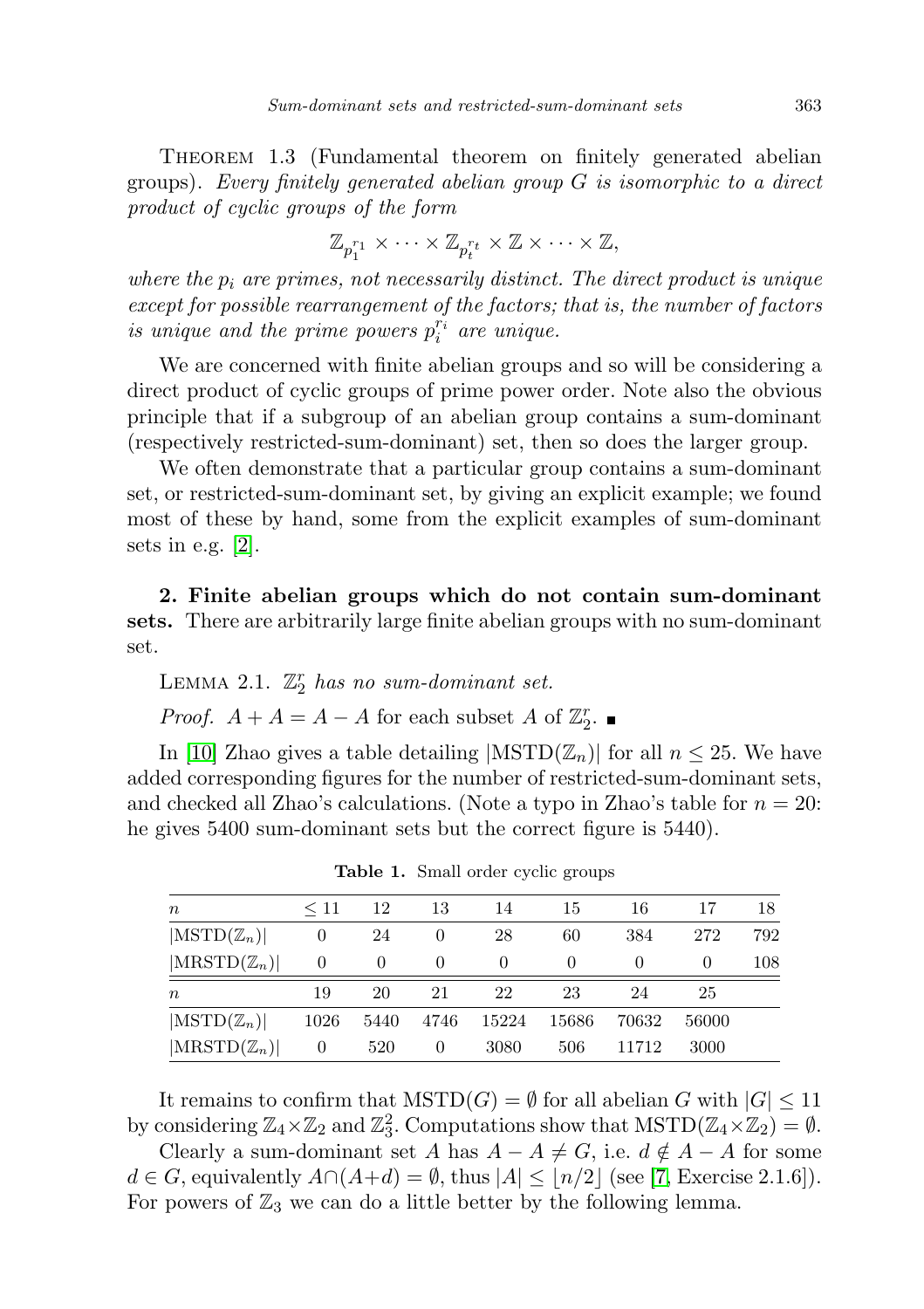LEMMA 2.2. Every sum-dominant set  $A \subset \mathbb{Z}_3^s$  has  $|A| \leq 3^{s-1}$ .

*Proof.* If  $A \subset \mathbb{Z}_3^s$  is a sum-dominant set, then  $A - A \neq \mathbb{Z}_3^s$  so there is a subset  $\{d, -d\} \subseteq \mathbb{Z}_3^s$  such that  $\{d, -d\} \cap (A - A) = \emptyset$ . Thus for each  $a \in A$  we have  $a + d \notin A - A$  and  $a + 2d \notin A$ . Suppose  $a' \neq a$ . Then  ${a, a+d, a+2d} \cap {a', a'+d, a'+2d} = \emptyset.$  Indeed, clearly  $a+id \neq a'+id$  for  $0 \leq i \leq 2$ , and if  $a + id = a' + jd$ , where  $0 \leq i \neq j \leq 2$ , then  $a' + (j - 1)d = a$ with  $(j-1)d = \pm d$ , contradicting  $\pm d \notin A - A$ . Thus  $\mathbb{Z}_3^s$  is partitioned into three-element sets and only one element of each such set can be in a sum-dominant set.

COROLLARY 2.3. The group  $\mathbb{Z}_3^2$  contains no sum-dominant set.

*Proof.* By Lemma [2.2](#page-2-1) every sum-dominant set  $A \subset \mathbb{Z}_3^2$  has  $|A| \leq 3$ . Since the property of being a sum-dominant set is invariant under translations, we can assume that  $e = (0, 0) \in A$ . The case  $|A| = 1$  is trivial: if  $A = \{e, a\}$ then  $A + A = \{e, a, 2a\} = \{e, a, -a\} = A - A$ . Finally, if  $A = \{e, a, b\}$ , then if  $-a = b$  then  $A + A = A - A$  so A is not sum-dominant. Otherwise  ${e, a, b, -a, -b}$  are all distinct and  $A + A = {e, a, b, -a, -b, a+b}$  attains its maximum possible order 6, i.e. A is a Sidon set. This is well-known to imply that all non-zero pairwise differences of A are also distinct so that  $|A - A| = |A|^2 - |A| + 1 = 7 > 6.$ 

An exhaustive computer search finds no sum-dominant sets in  $\mathbb{Z}_6 \times \mathbb{Z}_2$ . From Table [1,](#page-2-2)  $MSTD(\mathbb{Z}_{13}) = \emptyset$ . We summarise the results of this section as

<span id="page-3-1"></span>LEMMA 2.4.  $\mathbb{Z}_2^r$  for  $r \geq 0$ ,  $\mathbb{Z}_n$  for  $n \leq 11$ ,  $\mathbb{Z}_{13}$ ,  $\mathbb{Z}_4 \times \mathbb{Z}_2$ ,  $\mathbb{Z}_6 \times \mathbb{Z}_2$  and  $\mathbb{Z}_3^2$ do not have any sum-dominant sets.

## <span id="page-3-0"></span>3. Finite abelian groups with no restricted-sum-dominant subset

<span id="page-3-2"></span>Lemma 3.1.

- (i) For a finite abelian group G of odd order n,  $MRSTD(G) = \emptyset$  if  $n < 23$ .
- (ii) For a finite abelian group G of even order,  $MRSTD(G) = \emptyset$  if  $|G| \leq 16$ , unless  $G = \mathbb{Z}_8 \times \mathbb{Z}_2$ .

Proof. (i) We need, by Lemma [2.4,](#page-3-1) together with the obvious fact that  $M\{RSTD(G) \subseteq MSTD(G),\}$  to prove that the abelian groups of order  $n \in$ {15, 17, 19, 21} (which are all cyclic) have no restricted-sum-dominant set. This is again done by GAP computations, filtering out the diagonal to get restricted sumsets.

(ii) Again, using Lemma [2.4,](#page-3-1) this reduces to checking with GAP that  $\mathbb{Z}_{12}$ ,  $\mathbb{Z}_{14}$ ,  $\mathbb{Z}_{16}$ ,  $\mathbb{Z}_4^2$  and  $\mathbb{Z}_4 \times \mathbb{Z}_2^2$  have no restricted-sum-dominant set.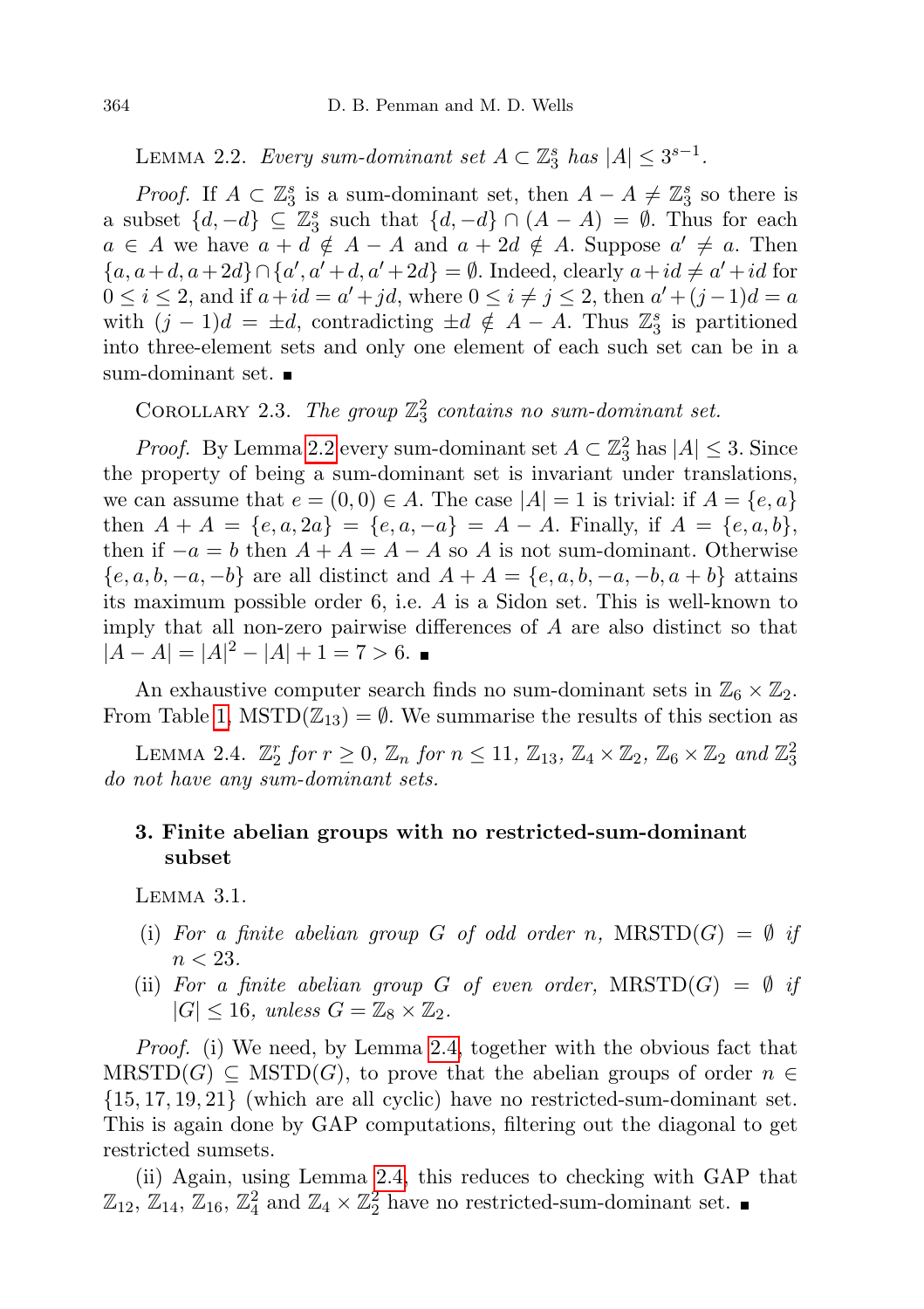We shall show in the next section that the lists in Lemmas [2.4](#page-3-1) and [3.1](#page-3-2) are exhaustive.

### <span id="page-4-0"></span>4. Groups which contain a sum-dominant set but no restrictedsum-dominant set

<span id="page-4-4"></span>LEMMA 4.1. Let  $G \in \{ \mathbb{Z}_n \ (n \in \{12, 14, 15, 16, 17, 18, 19, 21\}), \ \mathbb{Z}_4^2, \ \mathbb{Z}_4 \times \mathbb{Z}_2^2 \}.$ Then  $MSTD(G) \neq \emptyset$  but  $MRSTD(G) = \emptyset$ .

*Proof.*  $\mathbb{Z}_{12}$  has the sum-dominant set  $\{0, 1, 2, 4, 5, 9\}$ , which has sumset  $\mathbb{Z}_{12}$  but difference set missing 6.  $\mathbb{Z}_{14}$  has a subset  $\{0, 1, 4, 9, 10, 12, 13\}$ , whose sumset is  $\mathbb{Z}_{14}$  but whose difference set omits 7.  $\mathbb{Z}_{15}$  has  $\{0, 1, 2, 4, 5, 12\}$ , which has sumset  $\mathbb{Z}_{15} \setminus \{11\}$  but difference set omitting 6 and 9.  $\mathbb{Z}_{16}$  has  $\{0, 2, 3, 4, 7, 9, 13, 14\}$  with sumset  $\mathbb{Z}_{16}$  but the difference set omitting 8. The set  $\{0, 2, 4, 8, 9, 10, 15\} \subset \mathbb{Z}_{17}$  has sumset  $\mathbb{Z}_{17} \setminus \{5\}$  but difference set  $\mathbb{Z}_{17} \setminus$  $\{3, 14\}$ . Next  $\{0, 1, 3, 4, 5, 6, 7, 10\} \subset \mathbb{Z}_{19}$  has sumset  $\mathbb{Z}_{19} \setminus \{18\}$  but difference set  $\mathbb{Z}_{19} \setminus \{8, 11\}.$ 

Furthermore  $\{(0,0), (0,1), (1, 2), (1, 3), (2, 0), (2, 1), (3, 0), (3, 3)\}\subset \mathbb{Z}_4^2$  has  ${\rm sum set\,} \mathbb{Z}_4^2 \, {\rm but\, difference\, set\,} \mathbb{Z}_4^2 \backslash (0,2). \, {\rm Also}\, \{(0,0,0), (1,0,1), (2,0,1), (3,0,0),$  $(2, 1, 1), (1, 1, 0), (2, 1, 0), (3, 1, 1)$   $\subset \mathbb{Z}_4 \times \mathbb{Z}_2^2$  has sumset  $\mathbb{Z}_4 \times \mathbb{Z}_2^2$ , but its difference set is  $\mathbb{Z}_4 \times \mathbb{Z}_2^2 \setminus (2,0,0)$ .

The second part of the claim was proved in Lemma [3.1.](#page-3-2)

<span id="page-4-1"></span>5. Restricted-sum-dominant sets in  $\mathbb{Z}_m \times \mathbb{Z}_2$ . In [\[5\]](#page-21-2) Nathanson shows that  $\mathbb{Z}_m \times \mathbb{Z}_2$  has sum-dominant sets for all odd  $n \geq 7$  and all even  $n \geq 10$ . We modify his argument to obtain an analogous result for restricted-sum-dominant subsets of  $\mathbb{Z}_m \times \mathbb{Z}_2$ , which may be of independent interest. This result will be used in the next section to restrict the possible finite cyclic groups with no restricted-sum-dominant set.

<span id="page-4-3"></span>THEOREM 5.1. Let  $\Omega$  be the set of subsets  $A \subseteq \mathbb{Z}_m \times \mathbb{Z}_2$  with the property that, for each  $a \in \mathbb{Z}_m$ , at most one of  $(a,0)$  and  $(a,1)$  can be in A. Let  $\Psi(\mathbb{Z}_m \times \mathbb{Z}_2)$  denote the number of sets  $A \in \Omega$  such that  $A \hat{+} A = \mathbb{Z}_m \times \mathbb{Z}_2$ . Then, writing  $G = \mathbb{Z}_m \times \mathbb{Z}_2$ , we have

<span id="page-4-2"></span>
$$
\hat{\Psi}(G) \ge \begin{cases} 2^m(1 - 2\sqrt{2}m/2^{m/2}) & \text{if } m \text{ is odd,} \\ 2^m(1 - 3m/2^{m/2}) & \text{if } m \text{ is even.} \end{cases}
$$

*Proof.* Let  $g = (b, \delta) \in G$  and  $\hat{\phi}(g) = |\{A \in \Omega : g \notin A + A\}|$ . Then (1)  $|\Omega| - \hat{\Psi}(G) \leq \sum$ g∈G  $\hat{\phi}(g)$ .

If m is odd, then for  $\delta = 1$  we can only obtain g as a sum of distinct elements of G and so we use the same argument as Nathanson (see  $[5, pp. 22-23]$  $[5, pp. 22-23]$ ): Since  $gcd(m, 2) = 1$  there is a unique solution  $a_0 \in \mathbb{Z}_m$  to the congruence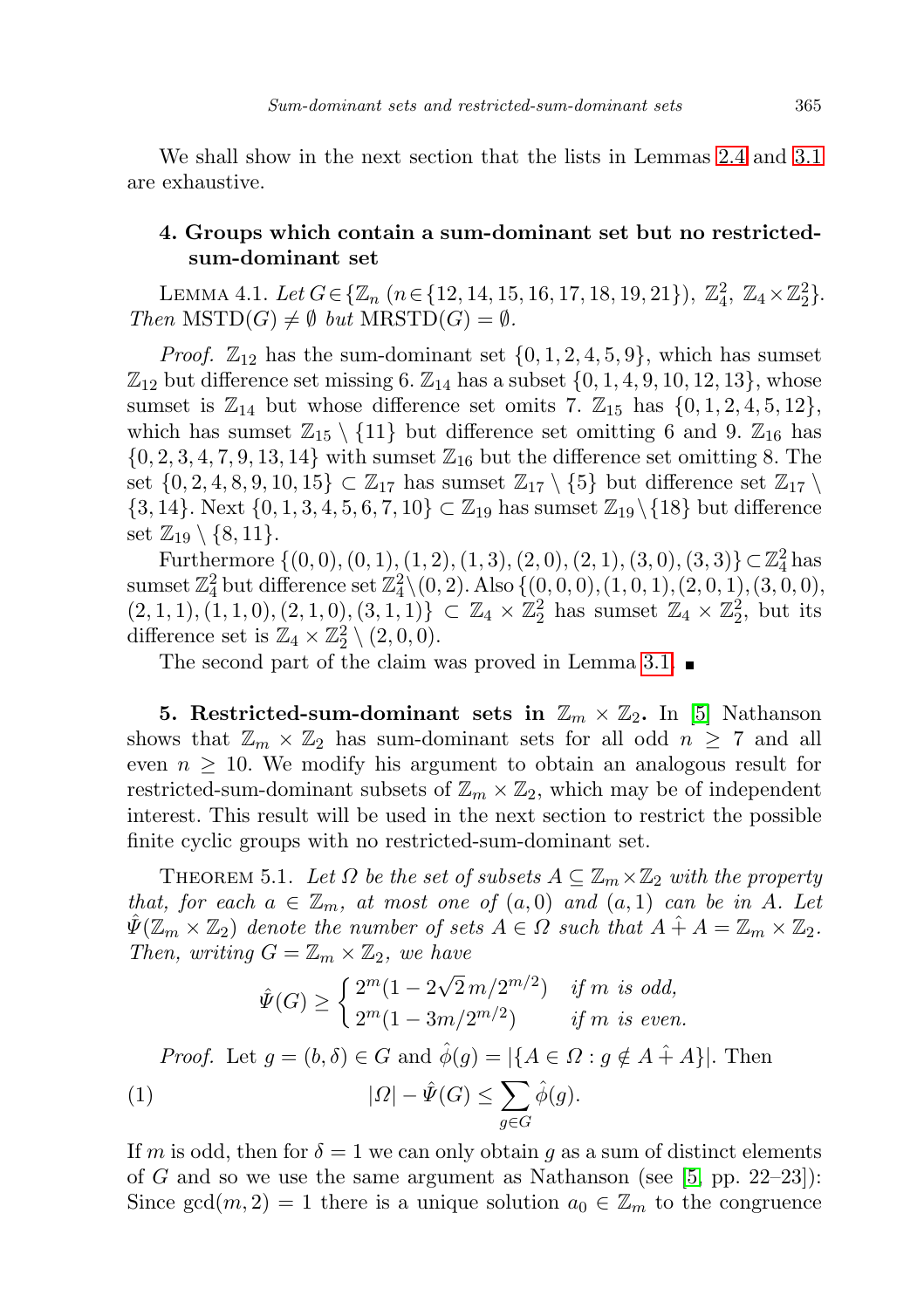$2a_0 \equiv b \pmod{m}$ , however  $q = (b, 1) \neq (a_0, \epsilon_0) + (a_0, \epsilon_0)$  as  $\epsilon_0 + \epsilon_0 = 0$ . The elements of  $\mathbb{Z}_m \setminus a_0$  can be partitioned into  $(m-1)/2$  disjoint pairs  ${a_j, b - a_j}$  with  $a_j \neq b - a_j$  which sum to b. Now, let  $A \in \Omega$  be defined by

<span id="page-5-0"></span>(2) 
$$
A = \{(a_j, \epsilon_j)\}_{j=0}^{(m-1)/2} \cup \{(b - a_j, \epsilon'_j)\}_{j=1}^{(m-1)/2}
$$

where  $\{\epsilon_j\}_{j=0}^{(m-1)/2}$  is an arbitrary sequence of 0's and 1's. Fixing  $\epsilon'_j = \epsilon_j$ for all  $j \in [1,(m-1)/2]$  we have  $g \notin A + A$ , and since  $\delta = 1$  here this is equivalent to  $g \notin A + A$ .

To count such sets A, note A comprises the singleton  $(a_0, \epsilon_0)$  together with  $(m-1)/2$  pairs of elements with their second coordinates dependent on each other and  $\{\epsilon_j\}_{j=0}^{(m+1)/2}$  ranging over all possible sequences of 0's and 1's. Thus there are  $2^{(m+1)/2}$  such sets A and so  $\hat{\phi}(g) = 2^{(m+1)/2}$ .

The next case (still with m odd) is  $\delta = 0$ . Here again the unique  $a_0 \in \mathbb{Z}_m$ satisfying  $2a_0 \equiv b \pmod{m}$  will give  $g = (b, 0) = (a_0, \epsilon_0) + (a_0, \epsilon_0) \in A + A;$ of course this is not a restricted sum. Further consider the set A defined by [\(2\)](#page-5-0) with  $\epsilon'_j = \epsilon_j + 1 \pmod{2}$  for all  $j \in [1, (m-1)/2]$ . In this case we see that  $g \notin A + A$ . Again A consists of  $(m-1)/2$  pairs of elements with second coordinates dependent on each other together with a singleton  $(a_0, \epsilon_0)$  and therefore  $\hat{\phi}(g) = 2^{(m-1)/2}$ .

There are m elements  $g \in G$  with  $\delta = 1$  and m with  $\delta = 0$ , thus

$$
\sum_{g \in G} \hat{\phi}(g) = 2m2^{(m+1)/2}
$$

.

Hence applying [\(1\)](#page-4-2) we have

$$
\hat{\Psi}(G) \ge 2^m - 2m2^{(m+1)/2} = 2^m \left( 1 - \frac{2\sqrt{2}m}{2^{m/2}} \right)
$$

when  $m$  is odd.

We now deal with  $m$  even, splitting into the cases of  $b$  odd and  $b$  even. If b is odd then the congruence  $2a_0 \equiv b \pmod{m}$  has no solution and we can only obtain g from a sum of distinct elements of A. Thus  $\mathbb{Z}_m$  partitions into  $m/2$  pairs which sum to b. There are exactly m elements in G with odd b, so

$$
\sum_{\substack{g \in G \\ b \text{ odd}}} \hat{\phi}(g) = m 2^{m/2}.
$$

On the other hand if b is even then the congruence  $2a_0 \equiv b \pmod{m}$  has two solutions,  $a_0$  and  $a_0 + m/2$ , in  $\mathbb{Z}_m$ . When  $\delta = 1$ , again  $\mathbb{Z}_m \setminus \{a_0, a_0 + m/2\}$ can be partitioned into  $(m-2)/2$  pairs of elements which sum to b. Defining the set A to have the form

<span id="page-5-1"></span>(3) 
$$
A = \{(a_j, \epsilon_j)\}_{j=0}^{(m-2)/2} \cup \{(b-a_j, \epsilon'_j)\}_{j=0}^{(m-2)/2}
$$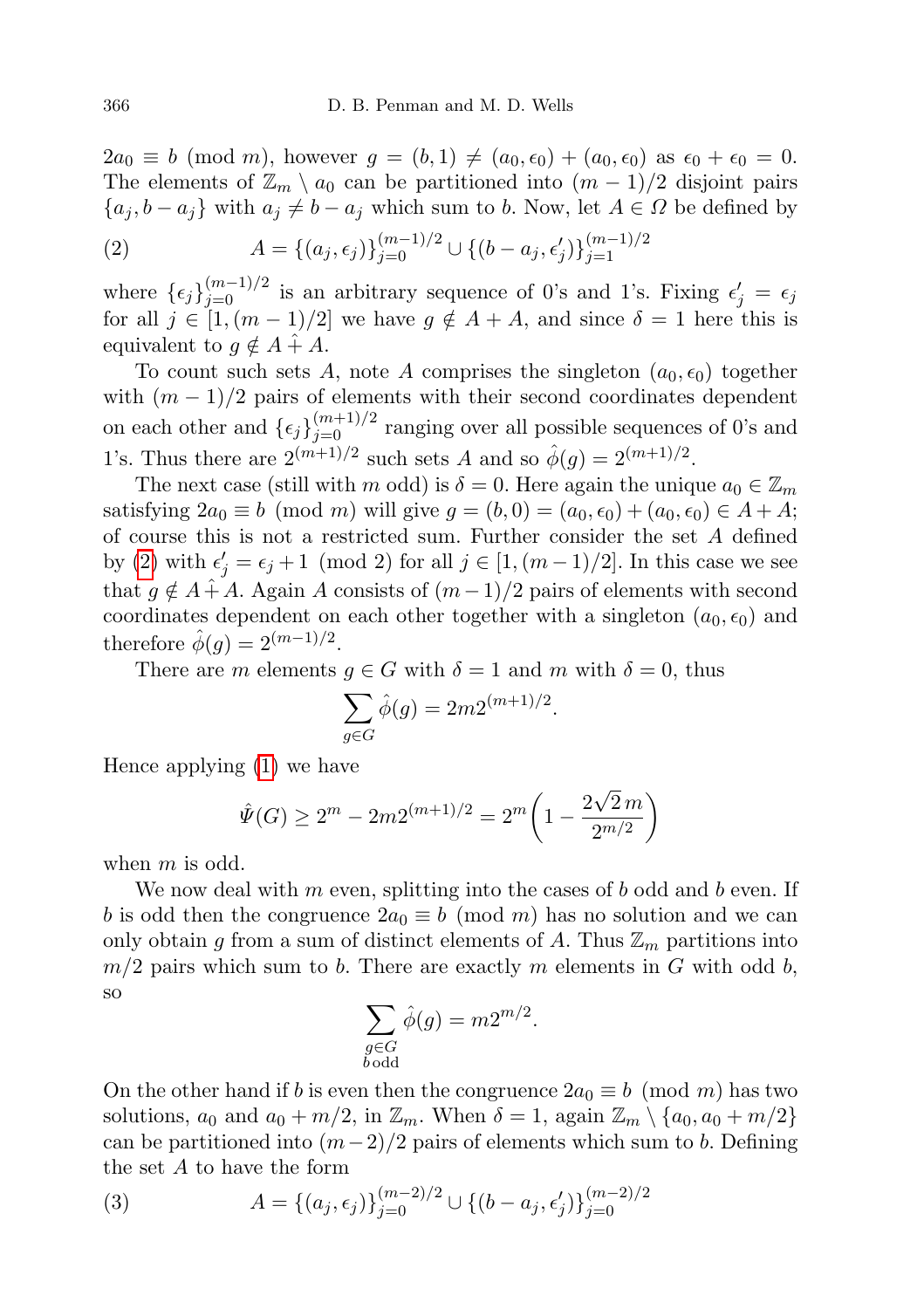and setting  $\epsilon'_j = \epsilon_j$  for all  $j \in [1, (m-2)/2]$  we have  $g \notin A + A$ . With two singletons and  $(m-2)/2$  pairs of elements with their second coordinates dependent on each other we get  $\hat{\phi}(g) = 2^{(m+2)/2}$ .

For  $\delta = 0$  neither the element of G with first co-ordinate  $a_0$  nor the one with first co-ordinate  $a_0 + m/2$  gives  $(b, \delta)$  as a restricted sum. Setting  $\epsilon'_{j} = \epsilon_{j} + 1 \pmod{m}$  for all  $j \in [1,(m-2)/2]$  in the set A given by [\(3\)](#page-5-1) we have  $g \notin A + A$  and thus  $\hat{\phi}(g) = 2^{(m+2)/2}$  here as well. Since G contains  $m$  elements with  $b$  even, we have

$$
\sum_{\substack{g \in G \\ b \text{ even}}} \hat{\phi}(g) = m 2^{(m+2)/2} = 2m 2^{m/2}.
$$

Overall,

$$
\sum_{g \in G} \hat{\phi}(g) = 3m2^{m/2}
$$

and hence when  $m$  is even,

$$
\hat{\Psi}(G) \geq |\Omega| - \sum_{g \in G} \hat{\phi}(g) = 2^m \bigg( 1 - \frac{3m}{2^{m/2}} \bigg).
$$

This completes the proof of Theorem [5.1.](#page-4-3)  $\blacksquare$ 

When  $m$  is odd, the bound in Theorem [5.1](#page-4-3) yields a positive lower bound on  $\Psi(G)$  when  $m \geq 11$  (compare Nathanson's lower bound on sum-dominant sets being positive for odd  $m \geq 7$ ): for even m it works for  $m \geq 10$  (which is also when Nathanson's sum-dominant set bound becomes positive for even  $m$ ). The bound here is more explicit than the precise asymptotics we shall prove in Section 10 for large n.

<span id="page-6-1"></span>COROLLARY 5.2. MRSTD $(\mathbb{Z}_m \times \mathbb{Z}_2) \neq \emptyset$  if and only if  $m \geq 8$ .

*Proof.* By Theorem [5.1,](#page-4-3)  $MRSTD(\mathbb{Z}_m \times \mathbb{Z}_2) \neq \emptyset$  for  $m \geq 10$ . If  $m = 8$ , then  $\{(0,0), (1,0), (1,1), (2,0), (2,1), (4,0), (7,0), (7,1)\}\$  has restricted sumset  $\mathbb{Z}_8 \times \mathbb{Z}_2$  whilst the difference set is missing  $(4, 1)$ . We have already noted  $\mathbb{Z}_9 \times \mathbb{Z}_2 \cong \mathbb{Z}_{18}$  contains a restricted-sum-dominant set (see Table [1\)](#page-2-2). On the other hand we confirmed  $\text{MSTD}(\mathbb{Z}_m \times \mathbb{Z}_2) = \emptyset$  for  $m \leq 6$  in Section [2](#page-2-0) and none of the sum-dominant sets in  $\mathbb{Z}_{14}$  is a restricted-sum-dominant set.

<span id="page-6-0"></span>6. Restricted-sum-dominant subsets of cyclic groups. To start proving that all the remaining finite abelian groups do contain a restrictedsum-dominant set, we show that  $M\text{RSTD}(\mathbb{Z}_n) \neq \emptyset$  for all even  $n \geq 18$  and for all odd  $n \geq 23$  $n \geq 23$  $n \geq 23$ . In Table 2 below, which exhibits some examples,

 $M = \{0, 1, 2, 4, 7, 8, 12, 14, 15\}, \quad M_1 = \{0, 1, 2, 4, 7, 8, 12, 14, 15, 18, 19, 20\}.$ 

The restricted-sum-dominant subset of  $\mathbb Z$  with the least diameter we know of is  $M_2 = \{0, 1, 2, 4, 7, 8, 12, 15, 18, 19, 23, 25, 26, 29, 30, 31\}$ , which has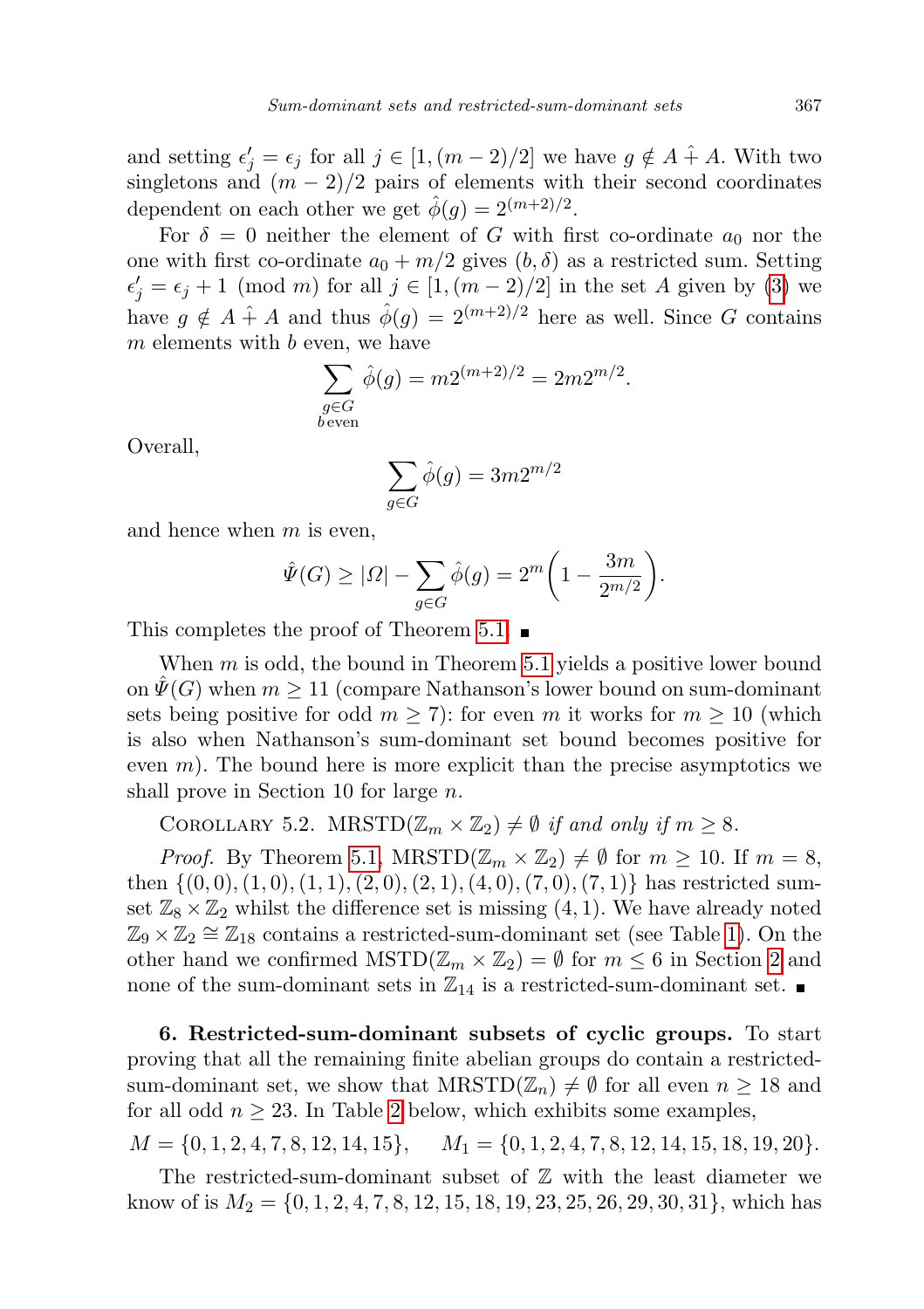| $\boldsymbol{n}$ | Example set                                        | $A \hat{+} A$                        | $A - A$                                   |
|------------------|----------------------------------------------------|--------------------------------------|-------------------------------------------|
| 18               | М                                                  | $\mathbb{Z}_{18}$                    | $\mathbb{Z}_{18}\setminus\{9\}$           |
| 20               | $\{0, 1, 2, 4, 7, 8, 13, 16, 19\}$                 | $\mathbb{Z}_{20}$                    | $\mathbb{Z}_{20}\setminus\{10\}$          |
| 23               | $\{0, 2, 3, 4, 7, 9, 13, 14, 16, 20\}$             | $\mathbb{Z}_{23}\setminus\{8\}$      | $\mathbb{Z}_{23} \setminus \{8, 15\}$     |
| 24               | $\{0, 1, 2, 4, 7, 8, 11, 15, 17, 18, 21\}$         | $\mathbb{Z}_{24}$                    | $\mathbb{Z}_{24}\setminus\{12\}$          |
| 25               | $\{0, 1, 2, 4, 7, 8, 12, 14, 15, 22\}$             | $\mathbb{Z}_{25}\setminus\{0\}$      | $\mathbb{Z}_{25} \setminus \{9, 16\}$     |
| 27               | $\{0,1,2,4,5,9,12,13,14,16,17,24\}$                | $\mathbb{Z}_{27}\setminus\{8\}$      | $\mathbb{Z}_{27}\setminus\{6,21\}$        |
| 28               | $\{0, 1, 2, 4, 7, 8, 12, 14, 15, 18, 22\}$         | $\mathbb{Z}_{28}\setminus\{0\}$      | $\mathbb{Z}_{28} \setminus \{9, 19\}$     |
| 29               | $M_2 \setminus \{29, 30, 31\}$                     | $\mathbb{Z}_{29}$                    | $\mathbb{Z}_{29}\setminus\{9,20\}$        |
| 31               | $M_1$                                              | $\mathbb{Z}_{31}$                    | $\mathbb{Z}_{31} \setminus \{9,22\}$      |
| 32               | $\{0, 1, 2, 4, 7, 8, 12, 14, 15, 19, 22, 26, 29\}$ | $\mathbb{Z}_{32} \setminus \{0,25\}$ | $\mathbb{Z}_{32} \setminus \{9, 16, 23\}$ |
| 33               | $M_1 \cup \{22\}$                                  | $\mathbb{Z}_{33}$                    | $\mathbb{Z}_{33} \setminus \{9,24\}$      |
| 35               | $M_1 \cup \{22\}$                                  | $\mathbb{Z}_{35}$                    | $\mathbb{Z}_{35} \setminus \{9,26\}$      |
| 36               | $M \cup \{18, 19, 20, 25, 26, 30, 32, 33\}$        | $\mathbb{Z}_{36}$                    | $\mathbb{Z}_{36} \setminus \{9,27\}$      |
| 37               | $M_1 \cup \{22\}$                                  | $\mathbb{Z}_{37}$                    | $\mathbb{Z}_{37} \setminus \{9,28\}$      |
| 39               | $M_1 \cup \{22\}$                                  | $\mathbb{Z}_{39}$                    | $\mathbb{Z}_{39} \setminus \{9,30\}$      |
|                  |                                                    |                                      |                                           |

<span id="page-7-1"></span>Table 2. Restricted-sum-dominant sets in  $\mathbb{Z}_n$ 

 $M_2 \hat{+} M_2 = [1, 61] \setminus \{58\}$  and  $M_2 - M_2 = [-31, 31] \setminus \{\pm 9, \pm 20\}.$  For all  $n \geq 63$ ,  $M_2$  is clearly a restricted-sum-dominant subset of  $\mathbb{Z}_n$ . In fact  $M_2$ is a restricted-sum-dominant subset of  $\mathbb{Z}_n$  for all  $n \geq 40$ . This is because clearly  $M_2 \hat{+} M_2 = \mathbb{Z}_n$  for all  $n \in [40, 57]$ ; modulo 58,  $M_2 \hat{+} M_2 = \mathbb{Z}_{58} \setminus \{0\}$ ; for  $n \in [59, 61]$ ,  $M_2 \hat{+} M_2 = \mathbb{Z}_n \setminus \{58\}$ ; and modulo 62,  $M_2 \hat{+} M_2 = \mathbb{Z}_{62} \setminus \{58\}$ {0,58}. On the other hand, modulo 40,  $M_2 - M_2$  omits 20; for  $n \in [41, 51]$ ,  $M_2 - M_2 \cap {\pm 9} = \emptyset$ ; and for  $n \in [52, 62]$ ,  $M_2 - M_2 \cap {\pm 9 \pm 20} = \emptyset$ .

The remaining cases are covered by Table [2.](#page-7-1) However, by Lemma [4.1,](#page-4-4)  $MRSTD(\mathbb{Z}_{19}) = \emptyset$  and  $MRSTD(\mathbb{Z}_{21}) = \emptyset$  whilst  $MRSTD(\mathbb{Z}_n) \neq \emptyset$  for  $n \in \mathbb{Z}_{21}$ {22, 26, 30, 34, 38} by Corollary [5.2.](#page-6-1) Thus

<span id="page-7-2"></span>COROLLARY 6.1. The cyclic groups of prime power order which can appear as direct factors of a finite abelian group G for which  $M\text{RSTD}(G) = \emptyset$ are restricted to the groups  $\mathbb{Z}_n$  with  $n \in \{2, 3, 4, 5, 7, 8, 9, 11, 13, 16, 17, 19\}.$ 

<span id="page-7-0"></span>7. Restricted-sum-dominant sets in  $\mathbb{Z}_{p^r}^2$ . We now consider how many times each of the factors in Corollary [6.1](#page-7-2) can be repeated. Here we have the following examples: For  $\mathbb{Z}_5^2$  the set

 $\{(0,0), (1, 1), (4, 2), (1, 3), (3, 4), (2, 0), (3, 1), (1, 2), (4, 3), (1, 4)\}$ 

has restricted sumset  $\mathbb{Z}_5^2$  but difference set  $\mathbb{Z}_5^2 \setminus \{(1,0), (4,0)\}$ . For  $\mathbb{Z}_7^2$  the set

 $\{(0,0), (2,0), (4,0), (0,1), (2, 1), (5, 1), (1, 2), (4, 2), (6, 2),\}$  $(1, 3), (4, 3), (0, 4), (4, 4), (4, 5), (6, 5), (0, 6), (3, 6), (5, 6)$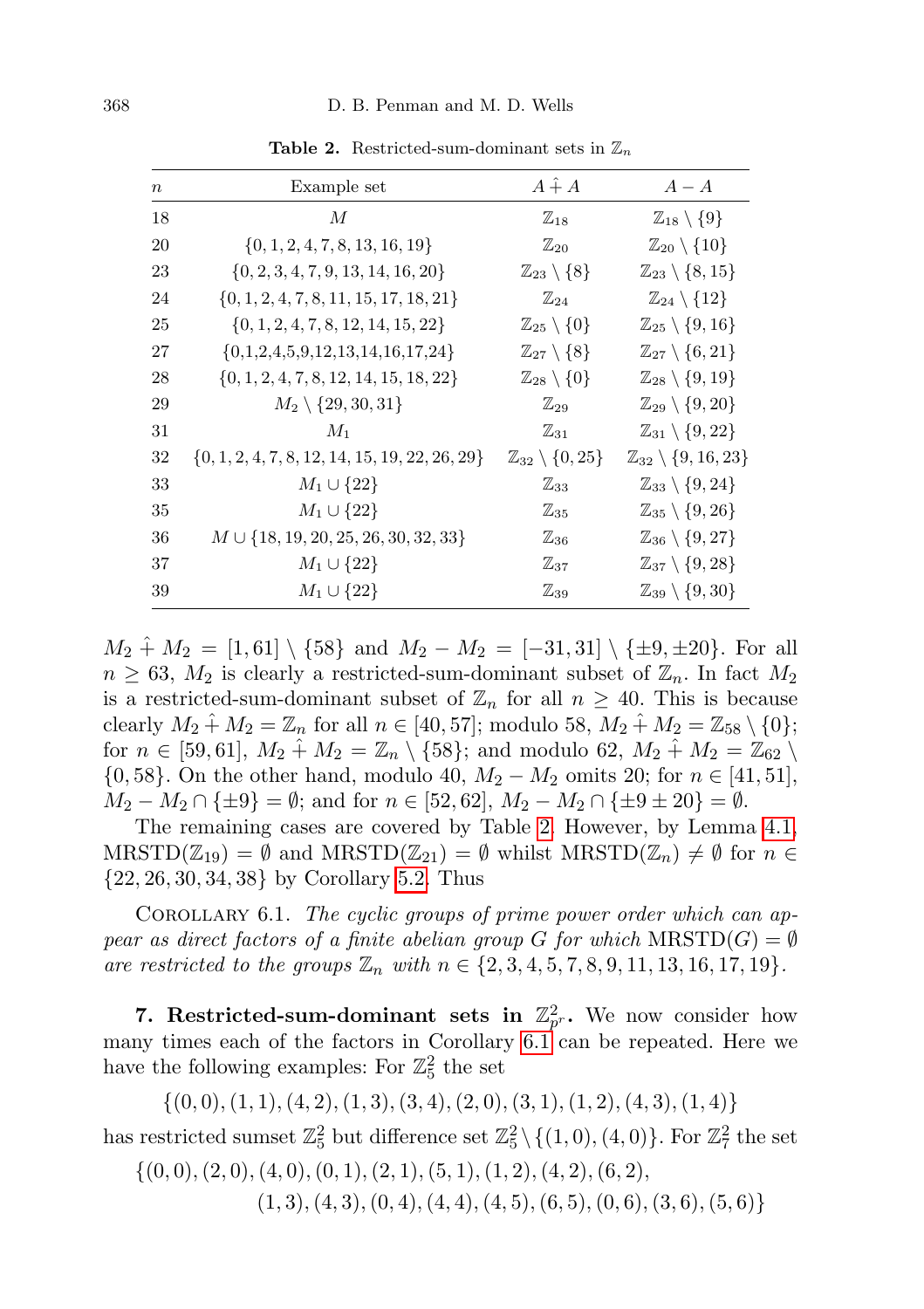has restricted sumset  $\mathbb{Z}_7^2$  but difference set  $\mathbb{Z}_7^2 \setminus \{(1,0), (6,0)\}$ . For  $\mathbb{Z}_{11}$  let  $A_{11} = \{0, 2, 4, 7, 9\}$ . We then consider

$$
A_{11} \times A_{11} \cup \{(0,3), (1,0), (3,4), (4,1), (7,8), (10,7)\},\
$$

which has restricted sumset  $\mathbb{Z}_{11}^2 \setminus \{(1,1), (1,10)\}$  and difference set  $\mathbb{Z}_{11}^2 \setminus$  $\{(1, 1), (1, 10), (10, 1), (10, 10)\}.$  Similarly let  $A_{13} = \{0, 2, 4, 6, 8, 11\}.$  Then

 $A_{13} \times A_{13} \cup \{(5, 11), (8, 12), (11, 3), (11, 12), (12, 6), (12, 8)\}\$ 

has restricted sumset  $\mathbb{Z}_{13}^2 \setminus \{(5,5), (5,7)\}$  whilst the difference set is  $\mathbb{Z}_{13}^2 \setminus$  $\{(1, 1), (1, 12), (12, 1), (12, 12)\}.$ 

For  $A'_8 = \{0, 2, 4, 8, 9, 10, 15\} \subset \mathbb{Z}_{17}, A'_8 + A'_8 = \mathbb{Z}_{17} \setminus \{5\}, A'_8 + A'_8 = \mathbb{Z}_{17} \setminus$  $\{3, 5, 16\}$  and  $A'_8 - A'_8 = \mathbb{Z}_{17} \setminus \{3, 14\}$ . The sumset of  $A'_8 \times A'_8$  comprises all  $\mathbb{Z}^2_{17}$  except the ordered pairs containing 5, whilst the difference set is missing the ordered pairs which contain 3 or 14. These sets have order 256 and 225 respectively. Apart from  $\{(3,3), (3,16), (16,3), (16,16)\}$  the restricted sumset contains all elements of the sumset, therefore  $A'_8 \times A'_8$  is a restrictedsum-dominant set in  $\mathbb{Z}_{17}^2$ . Similarly for  $A_{19} = \{0, 1, 4, 5, 6, 7, 8, 12\} \subset \mathbb{Z}_{19}$ , with  $A_{19} + A_{19} = \mathbb{Z}_{19} \setminus \{3\}, A_{19} + A_{19} = \mathbb{Z}_{19} \setminus \{2,3\}$  and  $A_{19} - A_{19} =$  $\mathbb{Z}_{19} \setminus \{9, 10\}, A_{19} \times A_{19}$  is a restricted-sum-dominant set in  $\mathbb{Z}_{19}^2$ .

Neither  $\mathbb{Z}_3^2$  nor  $\mathbb{Z}_4^2$  contains restricted-sum-dominant sets. In  $\mathbb{Z}_3^3, \{(0,0,0),$  $(0, 1, 0), (0, 2, 0), (1, 0, 0), (1, 1, 1), (1, 2, 2), (2, 0, 2), (2, 1, 1), (2, 2, 0)$  has restricted sumset  $\mathbb{Z}_3^3$  but the difference set is missing  $(0,0,1)$  and  $(0,0,2)$ . The restricted sumset of  $\{(0, 0, 0), (0, 1, 0), (0, 2, 0), (0, 3, 1), (1, 0, 0), (1, 1, 1),$  $(1, 3, 0), (2, 0, 0), (2, 1, 0), (2, 2, 1), (3, 3, 1)$   $\subset \mathbb{Z}_4^2 \times \mathbb{Z}_2$  is  $\mathbb{Z}_4^2 \times \mathbb{Z}_2$  whilst its difference set omits  $(0, 0, 1)$ . This of course also gives a restricted-sum-dominant set in  $\mathbb{Z}_4^3$ . We summarise this as

COROLLARY 7.1.  $\mathbb{Z}_p^2$  has a restricted-sum-dominant set if and only if  $p \geq 5$ . Also  $\mathbb{Z}_4^2 \times \mathbb{Z}_2$  and  $\mathbb{Z}_3^3$  have restricted-sum-dominant sets.

<span id="page-8-0"></span>8. Remaining cases. The problem is now reduced to considering a direct product of the form  $G_1 \times \cdots \times G_s$  where the  $G_i$  are taken from

<span id="page-8-1"></span>
$$
(4) \qquad \{ \mathbb{Z}_2^r, \mathbb{Z}_3, \mathbb{Z}_4, \mathbb{Z}_5, \mathbb{Z}_7, \mathbb{Z}_8, \mathbb{Z}_3^2, \mathbb{Z}_9, \mathbb{Z}_{11}, \mathbb{Z}_{13}, \mathbb{Z}_4^2, \mathbb{Z}_{16}, \mathbb{Z}_{17}, \mathbb{Z}_{19} \}.
$$

The idea now is for each  $G_i$  to work through the possible products with other  $G_i, G_k, \ldots$  in [\(4\)](#page-8-1) forming the finite abelian groups and verifying they contain restricted-sum-dominant sets. (We only consider groups of even order  $n \geq 18$ and odd order  $n \geq 23$  and we go through the list from left to right.)

Firstly we determine the r for which  $MRSTD(\mathbb{Z}_2^r \times G_i) \neq \emptyset$ . By Corol-lary [5.2,](#page-6-1)  $\mathbb{Z}_m \times \mathbb{Z}_2$  contains a restricted-sum-dominant set if and only if  $m \geq 8$ . From Section [7,](#page-7-0)  $MRSTD(\mathbb{Z}_4^2 \times \mathbb{Z}_2) \neq \emptyset$ . Also  $MRSTD(\mathbb{Z}_2 \times \mathbb{Z}_3^2) \neq \emptyset$ : the set  $\{(0,0,0), (1,0,1)(2,0,0)(0,1,0), (1,1,0), (2,1,1), (0,2,0), (1,2,1), (2,2,0)\}$ has restricted sumset equal to  $\mathbb{Z}_3^2 \times \mathbb{Z}_2$ , but the difference set omits  $(0,0,1)$ .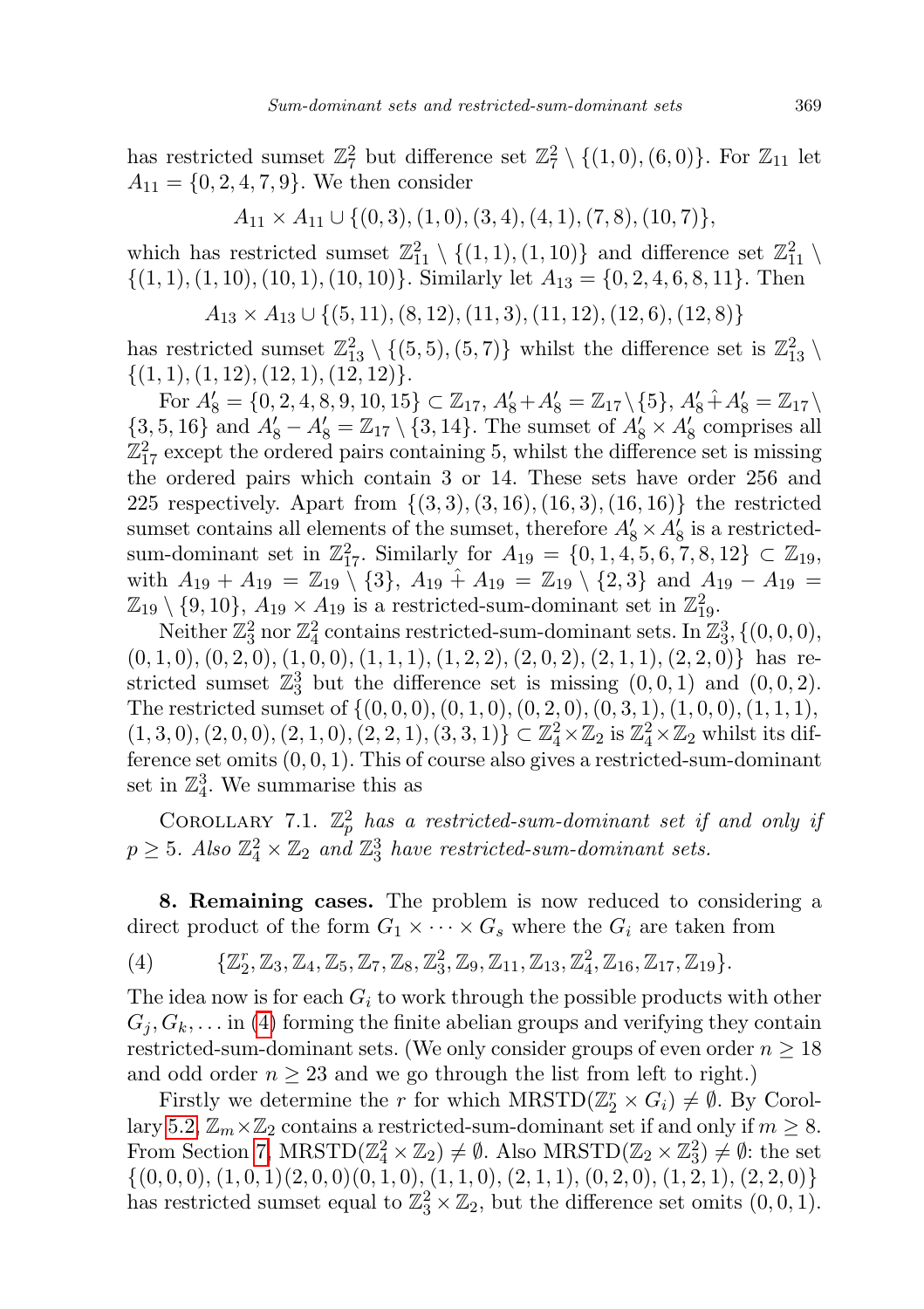Next we consider the  $G_i$  for which we must go to a second power of  $\mathbb{Z}_2$ . Since  $\mathbb{Z}_5 \times \mathbb{Z}_2^2 \cong \mathbb{Z}_{10} \times \mathbb{Z}_2$  and  $\mathbb{Z}_7 \times \mathbb{Z}_2^2 \cong \mathbb{Z}_{14} \times \mathbb{Z}_2$  it follows by Theorem [5.1](#page-4-3) that  $MRSTD(\mathbb{Z}_5 \times \mathbb{Z}_2^2) \neq \emptyset$  and  $MRSTD(\mathbb{Z}_7 \times \mathbb{Z}_2^2) \neq \emptyset$ .

We get a restricted-sum-dominant set  $\{(0,0,0), (1,0,0), (2,0,0), (0,0,1),\}$  $(4, 0, 1), (2, 0, 1), (0, 1, 0), (4, 1, 0), (5, 1, 0), (3, 1, 1)$   $\subset \mathbb{Z}_6 \times \mathbb{Z}_2^2 \cong \mathbb{Z}_3 \times \mathbb{Z}_2^3$ : the restricted sumset is equal to the entire group whilst the difference set is missing (3,0,0). An example of a restricted-sum-dominant set in  $\mathbb{Z}_4 \times \mathbb{Z}_2^3$  is  $\{(0, 0, 0, 0), (0, 0, 1, 0), (0, 1, 0, 0), (0, 1, 1, 1), (1, 0, 0, 1), (1, 0, 1, 0), (1, 1, 0, 1),$  $(1, 1, 1, 0), (2, 0, 0, 0), (2, 0, 1, 0), (2, 1, 0, 1), (2, 1, 1, 0), (3, 0, 0, 0), (3, 0, 1, 0)$ with restricted sumset  $\mathbb{Z}_4 \times \mathbb{Z}_2^3$  whilst the difference set omits  $(0,0,0,1)$ .

This covers products with  $\mathbb{Z}_2^r$ ; we now focus on the remaining products with  $\mathbb{Z}_3$ . In  $\mathbb{Z}_9\times\mathbb{Z}_3$ , {(0, 0), (1, 0), (2, 1), (3, 2), (4, 0), (5, 2), (6, 1), (7, 0), (8, 0)} has restricted sumset  $\mathbb{Z}_9 \times \mathbb{Z}_3$  but the difference set omits  $(0, 1)$  and  $(0, 2)$ . We saw earlier that  $\mathbb{Z}_r \times \mathbb{Z}_3$  has no restricted-sum-dominant set for  $r = 5, 7$ . For  $r = 6$ ,  $\mathbb{Z}_6 \times \mathbb{Z}_3$  has a restricted-sum-dominant set by the above. For even  $r \geq 8$ ,  $\mathbb{Z}_r \times \mathbb{Z}_3$  has a restricted-sum-dominant set by Corollary [6.1.](#page-7-2)

Since  $M\text{RSTD}(\mathbb{Z}_{12} \times \mathbb{Z}_2) \neq \emptyset$  and  $\mathbb{Z}_3 \times \mathbb{Z}_4^2 \cong \mathbb{Z}_{12} \times \mathbb{Z}_4$  it follows that  $MRSTD(\mathbb{Z}_{4}^{2} \times \mathbb{Z}_{3}) \neq \emptyset$ . The remaining products of  $\mathbb{Z}_{3}$  with other groups in [\(4\)](#page-8-1) are isomorphic to cyclic groups which we have already dealt with or have smaller order than we are concerned with here.

For products with  $\mathbb{Z}_4$ , since  $\mathbb{Z}_8 \times \mathbb{Z}_2$  has a restricted-sum-dominant set it follows that  $\mathbb{Z}_8 \times \mathbb{Z}_4$  and  $\mathbb{Z}_{16} \times \mathbb{Z}_4$  also contain restricted-sum-dominant sets. All remaining products with  $\mathbb{Z}_4$  have a subgroup with a restricted-sumdominant set or have smaller order than we are concerned with here.

For products with  $\mathbb{Z}_5$ , the only case not covered by earlier results is  $\mathbb{Z}_{15} \times \mathbb{Z}_3$ : the set  $\{(0,0), (1,0), (2,1), (3,2), (4,1), (5,0), (6,2), (7,1), (8,0),\}$  $(9, 0), (10, 0), (11, 0), (14, 0)$ } has restricted sumset  $\mathbb{Z}_{15} \times \mathbb{Z}_3 \setminus \{(10, 2)\}\$  but the difference set is missing  $\{(0, 1), (0, 2)\}.$ 

For products with  $\mathbb{Z}_7$ , the only case still to consider is  $\mathbb{Z}_7 \times \mathbb{Z}_3^2 \cong \mathbb{Z}_{21} \times \mathbb{Z}_3$ . Here  $\{(0,0), (1,0), (2,0), (3, 1), (4, 2), (5, 2), (6, 1), (7, 0), (8, 2), (9, 0), (11, 1),$  $(13, 1), (14, 2), (15, 2), (16, 1), (18, 2), (19, 1), (20, 1)$  has  $\{(0, 1), (0, 2)\}$  missing from the difference set whilst the restricted sumset is equal to  $\mathbb{Z}_{21} \times \mathbb{Z}_3$ .

For products with  $\mathbb{Z}_8$ , we saw above that  $\mathbb{Z}_8 \times \mathbb{Z}_5$  has a restricted-sumdominant set.  $\mathbb{Z}_8 \times \mathbb{Z}_9$  has a subgroup  $\mathbb{Z}_8 \times \mathbb{Z}_3$ , which has a restricted-sumdominant set; all remaining products with  $\mathbb{Z}_8$  are covered by earlier results.

For  $\mathbb{Z}_3^2$ , there is a restricted-sum-dominant set in  $\mathbb{Z}_9 \times \mathbb{Z}_3$  and in  $\mathbb{Z}_{11} \times \mathbb{Z}_3 \cong$  $\mathbb{Z}_{33}$ . Similarly  $\mathbb{Z}_{3} \times \mathbb{Z}_{13}$  has such a set,  $\mathbb{Z}_{4}^{2} \times \mathbb{Z}_{3}$  was considered under products with  $\mathbb{Z}_3$  and the remaining three cases are covered by Table [2.](#page-7-1)

The products with  $\mathbb{Z}_9$ , or groups beyond it in the list, will all contain large cyclic groups which have restricted-sum-dominant sets by Table [2](#page-7-1) or earlier observations. This completes the proof of Theorems [1.1](#page-1-0) and [1.2.](#page-1-1)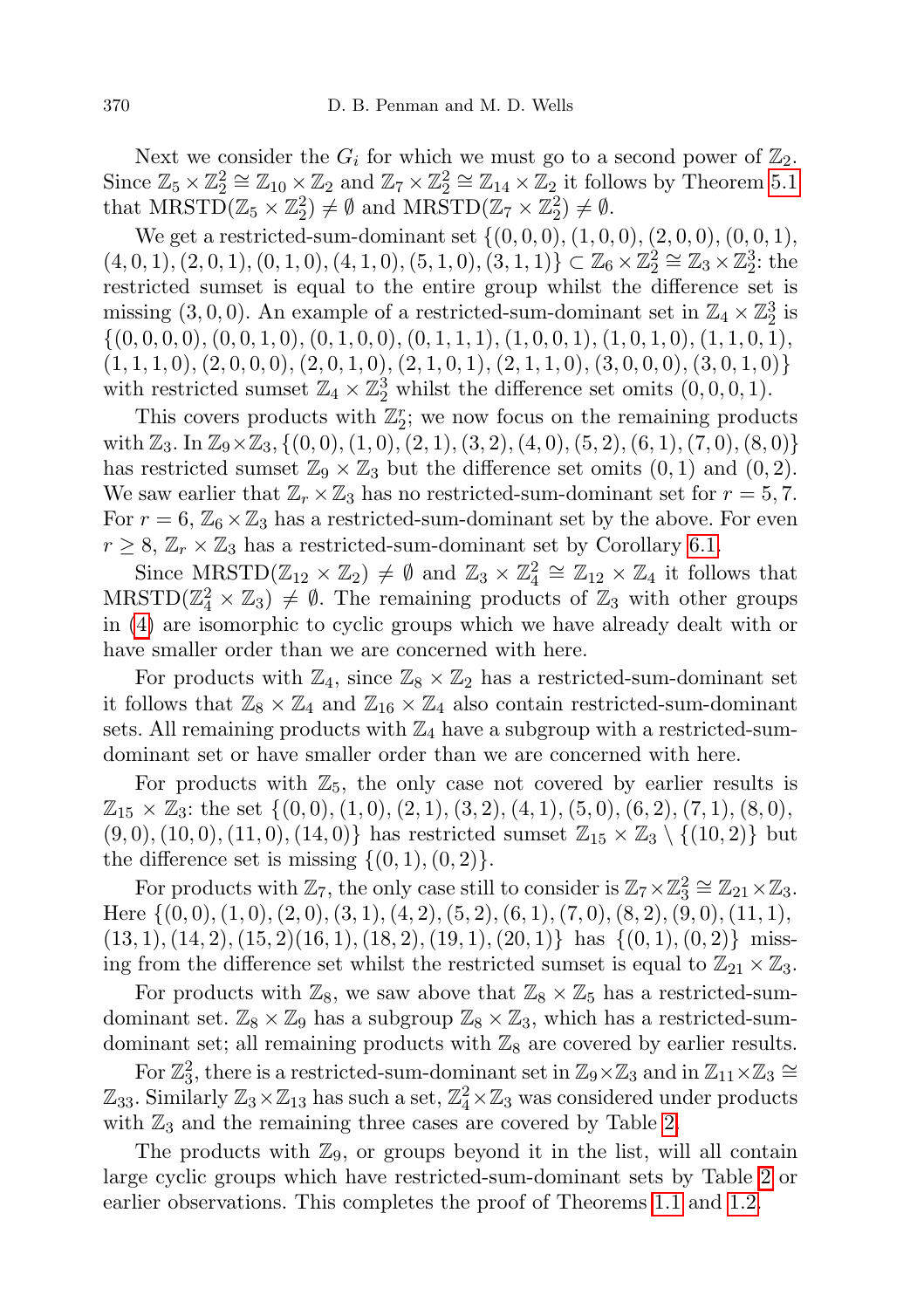<span id="page-10-0"></span>9. How much larger can the sumset be? In [\[6\]](#page-21-3) we addressed the issue of finding finite sets  $A \subseteq \mathbb{Z}$  for which  $f(A) = \ln(|A + A|)/\ln(|A - A|)$ is large, obtaining a new record high value of this function, and similarly for  $g(A) = \ln(|A + A|/|A|)/\ln(|A - A|/|A|)$ . (The approximate values of these records are  $f(Q_{10}) = 1.030597781...$  and  $g(Q_j) = 1.1259444...$  for large enough j, for a certain sequence  $(Q_i)$  of sets of integers.) It was not immediately obvious to us whether it would be easier or harder to find large values of the functions analogous to f and g when A is taken from a finite abelian group rather than the integers: we do, however, show that we can get a slightly higher value of f and g by considering the reduction of  $Q_i$ modulo a suitable integer.

<span id="page-10-1"></span>THEOREM 9.1. Let 
$$
n = 4(4(j+1)+3) = 16j+28
$$
 and define  $Q'_j \subset \mathbb{Z}_n$  by  
\n
$$
Q'_j = \{0, 2, 4, 12\} \cup \{1, 5, \dots, 1 + 4(4(j+1)+2)\}
$$
\n
$$
\cup \{24, 40, \dots, 8 + 16j\} \cup \{4(4(j+1)+1)\}.
$$

Then for  $j \geq 3$ ,  $Q'_j \hat{+} Q'_j = \mathbb{Z}_n \setminus \{0, 8\}$ ,  $Q'_j + Q'_j = \mathbb{Z}_n$  and  $Q'_j - Q'_j = \mathbb{Z}_n \setminus D_j$ where  $D_i$  is the set

 $\{6\} \cup \{14, \ldots, 14 + 16j\} \cup \{18, \ldots, 2 + 16j\} \cup \{26, \ldots, 10 + 16j\} \cup \{16j + 22\}.$ 

Proof. We begin with the restricted sumset which contains the right hand sides of

 $\{0\}$  +  $\{1, 5, \ldots, 4(4(j + 1) + 2) + 1\} = \{1, 5, \ldots, 4(4(j + 1) + 2) + 1\},\$  $\{1\} + \{1, 5, \ldots, 4((4j + 1) + 2) + 1\} = \{6, 10, \ldots, 4(4(j + 1) + 2) + 2\},\$  $\{2\}$  +  $\{1, 5, \ldots, 4(4(j + 1) + 2) + 1)\}$  =  $\{3, 7, \ldots, 4(4(j + 1) + 2) + 3\}$ 

and also  $2 = 0 + 2$ . All that remains is to show  $Q'_{j} \hat{+} Q'_{j}$  contains the claimed multiples of four. Now

$$
Q'_{j} \hat{+} Q'_{j} \supset \{0, 4, 12\} + \{24, 40, \dots, 8 + 16j\}
$$
  
=  $\{24, 28, \dots, 4(4(j + 1) + 1)\} \setminus \{32, 48, \dots, 16(j + 1)\}$ 

and noting that  $4(4(j + 1) + 1) \equiv -8 \pmod{4(4(j + 1) + 3)}$  we have

 $\{24, 40, \ldots, 8 + 16j\} - 8 = \{16, 32, \ldots, 16j\} \subset Q'_j \hat{+} Q'_j.$ 

We also have  $\{0\} + \{4, 12, 4(4(j+1)+1)\} = \{4, 12, 4(4(j+1)+1)\} \in Q'_j + Q'_j.$ We now have all elements claimed for  $Q'_{j} \hat{+} Q'_{j}$ , except for 20 and  $16(j + 1)$ . To deal with these, note that since  $8 + 16j \equiv -20 \pmod{4(4(j+1)+3)}$ , we have  $40 + (8 + 16j) = 20$ , and also  $24 + (8 + 16(j - 1)) = 16(j + 1)$ : these are both sums of distinct elements of  $Q'_{j}$ , provided  $j \geq 3$ .

It is easy to check that 0 and 8 are not elements of  $Q'_j \hat{+} Q'_j$ . This completes the argument for the restricted sumset. However  $0 = 0 + 0$  and  $8 = 4 + 4$  are in the sumset.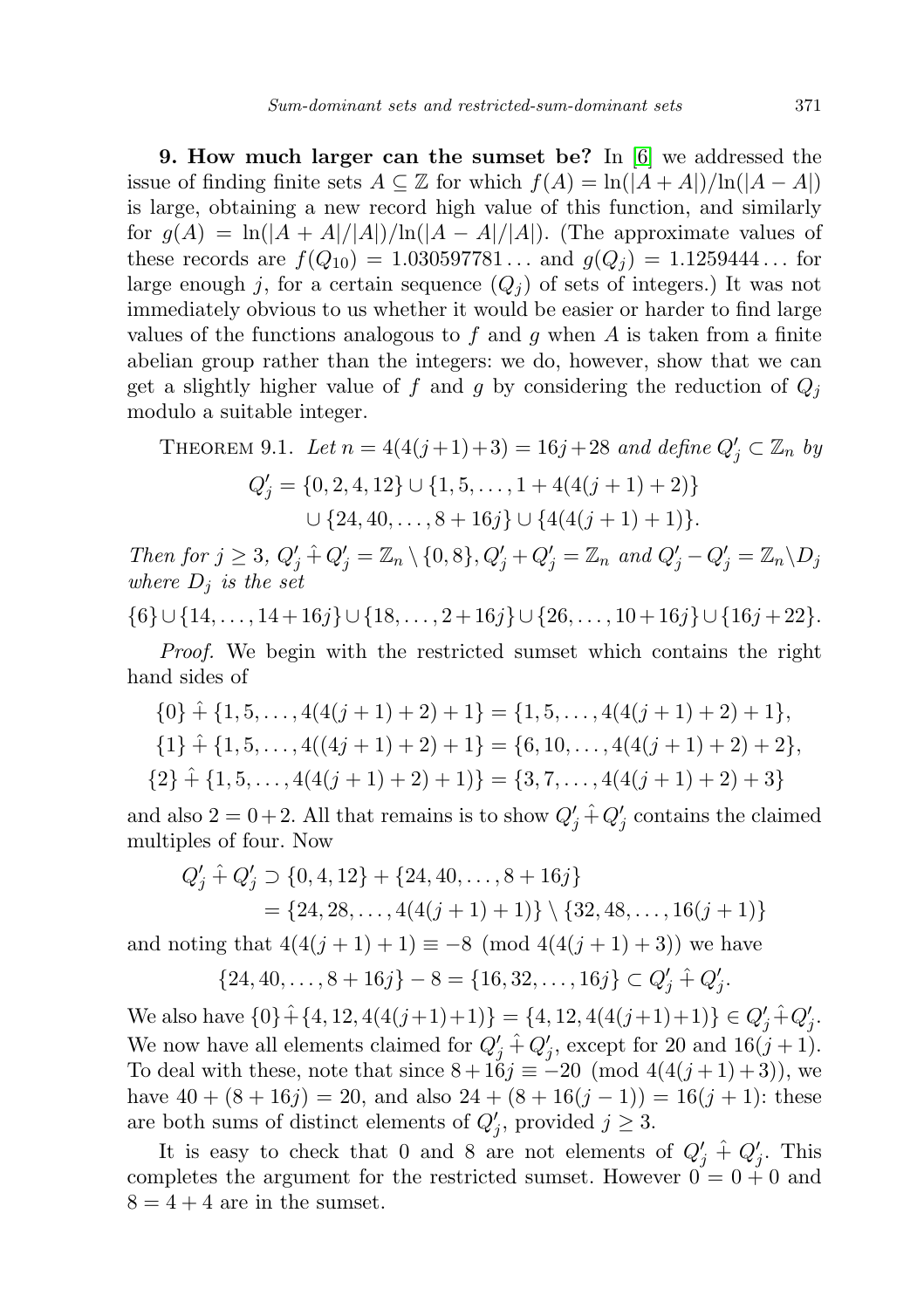Finally, we consider the difference set. Recall that we claim  $Q'_{j} - Q'_{j} =$  $\mathbb{Z}_n \setminus D_j$ . Write  $Q'_j = Q_{\text{odd}} \cup Q_{\text{even}}$  where  $Q_{\text{odd}} = \{1, 5, \ldots, 1 + 4(4(j+1)+2)\}$ and  $Q_{even} = \{0, 2, 4, 12\} \cup \{24, 40, \ldots, 8 + 16j\} \cup \{4(4(j + 1) + 1)\}\.$  Firstly  $Q_{\text{odd}} - Q_{\text{odd}} = \{0, 4, ..., 4(4(j + 1) + 2)\}\)$ , confirming that  $Q'_{j} - Q'_{j}$  contains all the multiples of 4 we claim. On the other hand,

$$
Q_{\text{even}} - Q_{\text{even}} \supseteq \{0, 16, \dots, 16(j-1)\} \cup \{16(j+1)\} \cup \{2\}
$$
  

$$
\cup \{4, 20, \dots, 4 + 16(j+1)\} \cup \{22, 38, \dots, 6 + 16j\}
$$
  

$$
\cup \{8, 24, \dots, 8 + 16(j+1)\} \cup \{10, 10 + 16(j+1)\}
$$
  

$$
\cup \{12, 28, \dots, 12 + 16(j-1)\}.
$$

It is easy to notice that 6 and the arithmetic progression  $\{14, 30, \ldots\}$  $\dots$ , 14 + 16j} are not in  $Q_{even} - Q_{even}$  using congruence considerations. Similarly no element of  $\{18, 34, \ldots, 2 + 16j\}$  or  $\{26, 42, \ldots, 10 + 16j\}$  is a difference, and  $16j+22$  is not in  $Q_j - Q_j$  either. Thus the containment above is actually an equality.

From the union of  $Q_{odd} - Q_{odd}$  and  $Q_{even} - Q_{even}$ ,  $Q'_{j} - Q'_{j}$  contains precisely the even elements claimed. For the odd elements we have

$$
\{1, 5, \dots, 4(4(j + 1) + 2) + 1\} \cup \{3, 7, \dots, 4(4(j + 1) + 2) + 3\}
$$
  
=  $\{1, 5, \dots, 1 + 4(4(j + 1) + 2)\} - \{0, 2\} \subset Q'_j - Q'_j.$ 

COROLLARY 9.2.  $Q'_j$  as defined above has  $|Q'_j| = 5j + 12$ . Moreover

 $|Q'_{j} \hat{+} Q'_{j}| = 16j + 26 \quad \text{for } j \geq 3, \quad |Q'_{j} + Q'_{j}| = 16j + 28 \quad \text{for } j \geq 2,$  $|Q'_{j} - Q'_{j}| = 13j + 25$  for  $j \ge 1$ .

For  $j = 1$ ,

 $Q_1'=\{0,1,2,4,5,9,12,13,17,21,24,25,29,33,36,37,41\}$ 

of order 17 has  $Q'_1 \hat{+} Q'_1 = \mathbb{Z}_{44} \setminus \{0.8.20, 32\}, Q'_1 + Q'_1 = \mathbb{Z}_{44} \setminus \{20, 32\}$  and  $Q'_1 - Q'_1 = \mathbb{Z}_{44} \setminus \{6, 14, 18, 26, 30, 38\}$ . For  $j = 2$ ,

 $Q_2^\prime = \{ 0, 1, 2, 4, 5, 9, 12, 13, 17, 21, 24, 25, 29, 33, 37, 40, 41, 45, 49, 52, 53, 57 \}$ of order 22 has  $Q'_2 \hat{+} Q'_2 = \mathbb{Z}_{60} \setminus \{0, 8, 20, 48\}, Q'_2 + Q'_2 = \mathbb{Z}_{60}$  and  $Q'_2 - Q'_2 =$  $\mathbb{Z}_{60} \setminus \{6, 14, 18, 26, 30, 34, 42, 46, 54\}.$ 

*Proof.* For  $j \geq 3$  these claims are immediate consequences of Theorem [9.1.](#page-10-1) For  $j = 1$  and 2 they are simple computational checks (note that the argument for the difference set works for all  $j \geq 1$ . ■

REMARK 9.3. Here  $f(Q'_j)$  peaks for  $j = 2$  at  $\ln 60 / \ln 51 = 1.041334216...$ and with  $|Q'_j| = 5j + 12$ , as  $j \to \infty$  we have  $g(Q'_j) \to \ln(16/5)/\ln(13/5) =$ 1.212307041.... The analogous quantity for the restricted sumset,  $\hat{f}(A)$  =  $\ln |A \hat{+} A| / \ln |A - A|$ , peaks for  $j = 7$  when  $\hat{f}(Q'_j) = 1.036533123...$  This is also higher than the corresponding figure we obtained for  $A \subset \mathbb{Z}$  in [\[6\]](#page-21-3).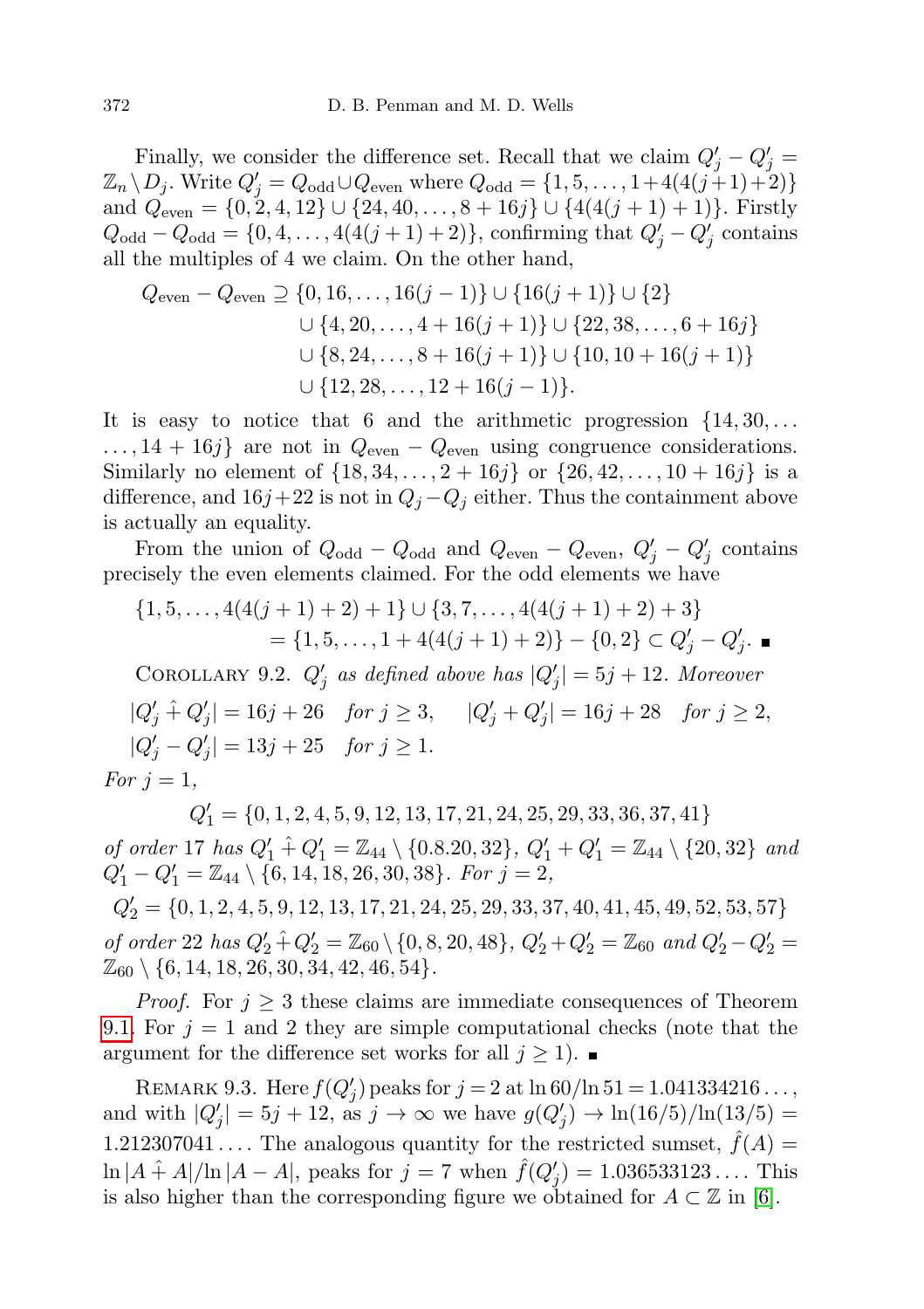### <span id="page-12-0"></span>10. Asymptotics for  $|\text{MRSTD}(G)|$

10.1. Introduction. The main aim of this section is to give asymptotics for the number of restricted-sum-dominant sets in finite abelian groups under mild conditions on the number of elements of small order in the group. We also slightly extend a result on the number of sum-dominant sets in a finite abelian group of even order due to Zhao [\[8\]](#page-22-1) by weakening a hypothesis in it. Many of our arguments are straightforward modifications of those of Zhao. The two main results are, with  $f_n \sim g_n$  denoting that  $f_n/g_n \to 1$  as  $n \to \infty$ :

<span id="page-12-1"></span>THEOREM 10.1. Let  ${G_n}$  be a sequence of finite abelian groups with  $|G_n| \to \infty$ .

(i) (Even case) If  $\limsup_{n\to\infty} k_n/|G_n| < 1/2$ , where  $G_n$  has  $k_n > 0$ elements of order 2, then

 $|\text{MRSTD}(G_n)| \sim k_n \cdot 3^{|G_n|/2}.$ 

(ii) (Odd case) If every  $|G_n|$  is odd and the proportion of elements in  $G_n$  with order less than  $\log_{\psi} |G_n|$  approaches 0 as  $n \to \infty$ , then

$$
|\text{MRSTD}(G_n)| \sim \frac{1}{2}|G_n|\psi^{|G_n|},
$$

where  $\psi = (1 + \sqrt{5})/2$  is the golden ratio.

<span id="page-12-2"></span>THEOREM 10.2. If  $\limsup_{n\to\infty} k_n/|G_n| < 1$ , where  $G_n$  has  $k_n > 0$  elements of order 2, then

$$
|\text{MSTD}(G_n)| \sim k_n \cdot 3^{|G_n|/2}.
$$

Note that, comparing with Zhao's results for sum-dominant sets, these results imply that the number of restricted-sum-dominant sets is asymptotically equal to the number of sum-dominant sets under the hypotheses of our theorems.

In the rest of this subsection we set up some simple upper and lower bounds on  $|MRSTD(G)|$  and  $|MSTD(G)|$  similar to ones in Zhao [\[8\]](#page-22-1). The following two subsections deal with the cases where the group has even order and odd order respectively.

By necessity  $A - A \neq G$  for every restricted-sum-dominant set A. If  $A - A \neq G$  and  $A + A = G$ , then A is a restricted-sum-dominant set. Thus

(5) 
$$
\{A \subset G : A - A \neq G, A + A = G\} \subseteq \text{MRSTD}(G) \subseteq \text{MSTD}(G)
$$

$$
\subset \{A \subset G : A - A \neq G\}.
$$

We use 'union bounds' similar to those in Section 2 of  $[8]$  to estimate the sizes of these sets. Letting  $G'$  denote a subset of G which does not contain 0 (the identity element) such that for each non-identity element  $d \in G$ , G' contains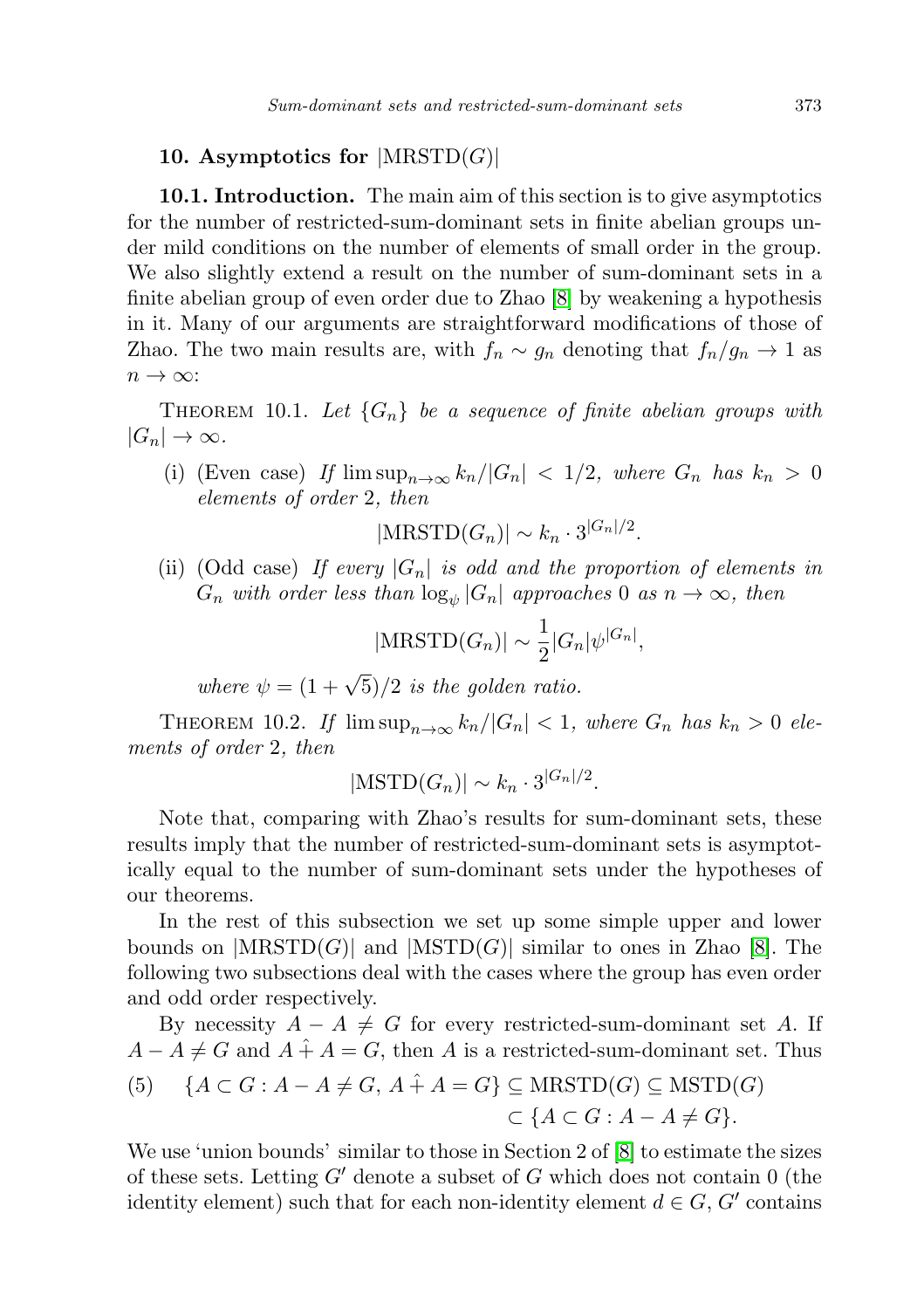either  $d$  or  $-d$ , but not both, we have

(6) 
$$
|\text{MRSTD}(G)| \le |\{A \subset G : A - A \neq G\}| \le \sum_{d \in G'} |\{A \subset G : d \notin A - A\}|.
$$

For a lower bound let  $\widehat{D}_d = \{A \subset G : d \notin A - A, A + A = G\}$  for  $d \in G$ . Adapting an argument from page 2311 of [\[8\]](#page-22-1), we have

$$
\{A \subset G : A - A \neq G, A + A = G\} = \bigcup_{d \in G'} \widehat{D}_d;
$$

a lower bound on its order is

$$
\Big|\bigcup_{d\in G'}\widehat{D}_d\Big|\geq \sum_{d\in G'}|\widehat{D}_d|-\sum_{\substack{d_1,d_2\in G'\\d_1\neq d_2}}|\widehat{D}_{d_1}\cap \widehat{D}_{d_2}|.
$$

Now

<span id="page-13-0"></span>(7) 
$$
|\widehat{D}_d| = |\{A \subset G : d \notin A - A, A + A = G\}|
$$
  
\n $\geq |\{A \subset G : d \notin A - A\}| - \sum_{s \in G} |\{A \subset G : d \notin A - A, s \notin A + A\}|$ 

and

$$
|\widehat{D}_{d_1} \cap \widehat{D}_{d_2}| = |\{A \subset G : d_1, d_2 \notin A - A, A + A = G\}|
$$
  
\$\leq |\{A \subset G : d\_1, d\_2 \notin A - A\}|\$.

Combining the above we obtain an inequality analogous to (3) in [\[8\]](#page-22-1):

<span id="page-13-1"></span>(8) 
$$
|\text{MRSTD}(G)| \geq |\{A \subset G : A - A \neq G, A + A = G\}|
$$
  
\n
$$
= \Big| \bigcup_{d \in G'} \widehat{D}_d \Big| \geq \sum_{d \in G'} |\widehat{D}_d| - \sum_{\substack{d_1, d_2 \in G' \\ d_1 \neq d_2}} |\widehat{D}_{d_1} \cap \widehat{D}_{d_2}|
$$
  
\n
$$
\geq \sum_{d \in G'} |\{A \subset G : d \notin A - A\}|
$$
  
\n
$$
- \sum_{d \in G'} \sum_{s \in G} |\{A \subset G : d \notin A - A, s \notin A + A\}|
$$
  
\n
$$
- \sum_{\substack{d_1, d_2 \in G' \\ d_1 \neq d_2}} |\{A \subset G : d_1, d_2 \notin A - A\}|.
$$

Zhao already has results, which we can use, for  $|\{A \subset G : d \notin A - A\}|$ and  $|\{A \subset G : d_1, d_2 \notin A - A\}|$  (see Lemmas [10.7,](#page-15-0) [10.9](#page-15-1) and [10.10](#page-15-2) below). To obtain  $|\{A \subset G : d \notin A - \overline{A}, s \notin A + A\}|$  we adapt arguments from his Section 3 relating the size of sets as in (8) above to independent sets (i.e. sets of vertices no two of which are adjacent) in a certain graph.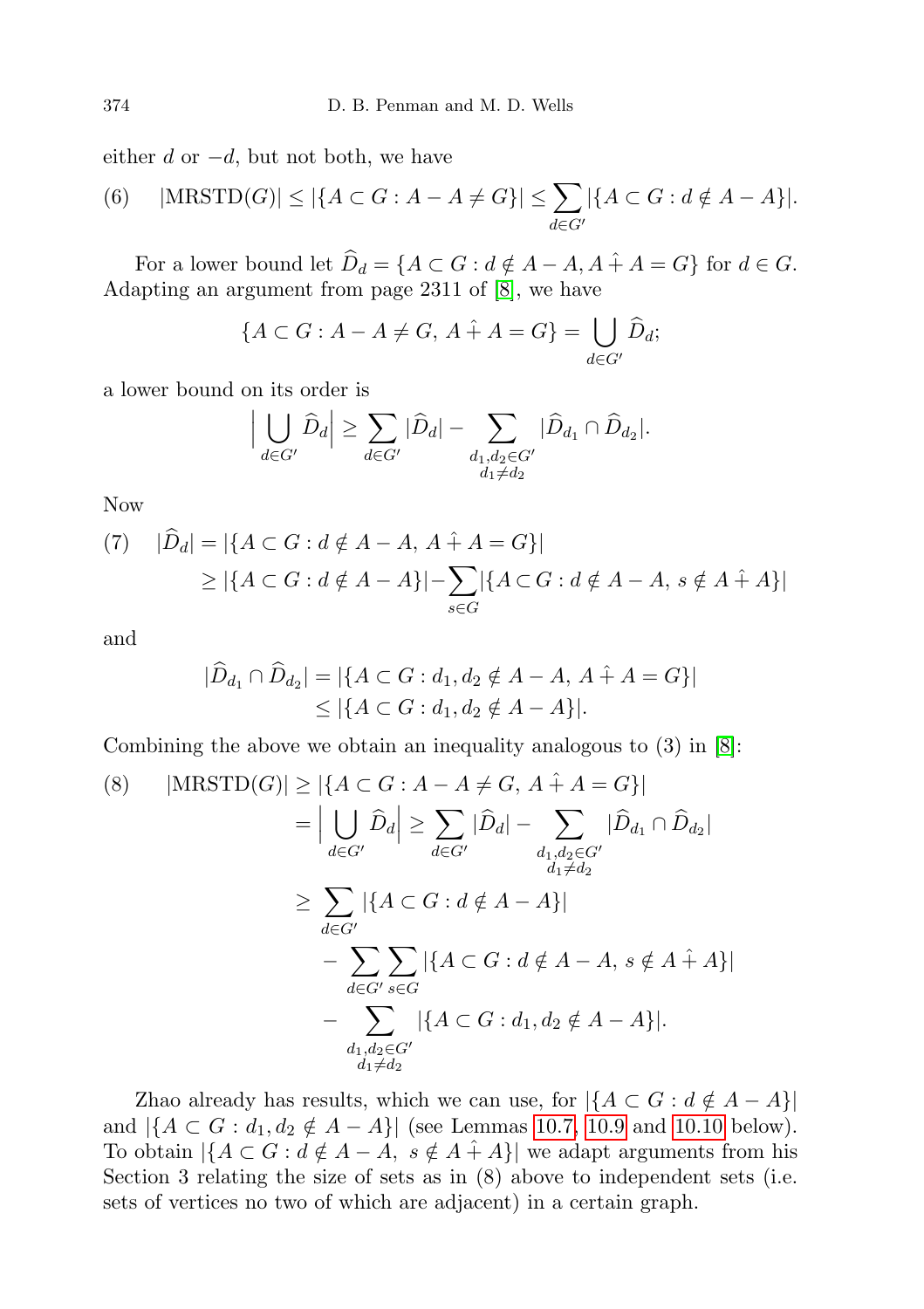DEFINITION 10.3. For a collection of sets

(9)  $\hat{A} = \{A \subset G : d_1, \ldots, d_n \notin A - A, s_1, \ldots, s_q \notin A + A\}$ 

we call the  $d_1, \ldots, d_p$  forbidden differences and the  $s_1, \ldots, s_q$  forbidden restricted sums. The forbiddance graph  $\mathcal{G}(\hat{\mathcal{A}})$  is the graph with vertex set G and an edge between two vertices if and only if their difference or restricted sum is forbidden.

Note that  $\mathcal{G}(\mathcal{A})$  is a loopless graph:  $x + x = s$  is banned in the restricted sumset, and the case  $d = 0$  would lead to  $A = \emptyset$ .

DEFINITION 10.4. The Fibonacci index of a graph G is denoted by  $i(G)$ and equal to the number of independent sets G contains.

LEMMA 10.5.  $|\widehat{\mathcal{A}}| = i(\mathcal{G}(\widehat{\mathcal{A}})).$ 

*Proof.* Two vertices are adjacent in  $\mathcal{G}(\widehat{\mathcal{A}})$  if and only if  $\{d_1, \ldots, d_p\}$  contains their difference or  $\{s_1, \ldots, s_q\}$  contains their restricted sum. Thus an independent set is one where no difference is in  $\{d_1, \ldots, d_p\}$  and no restricted sum is in  $\{s_1, \ldots, s_q\}$ —i.e. is a set in  $\mathcal{A}$ .

In the following,  $F_n$  denotes the *n*th Fibonacci number  $(F_1 = 1, F_2 = 1,$  $F_n = F_{n-1} + F_{n-2}$  for  $n \ge 3$ ) and  $L_n$  the *n*th Lucas number  $(L_1 = 1, L_2 = 3)$  $r_n = r_{n-1} + r_{n-2}$  for  $n \ge 3$  and  $L_n$  the *n*th Lucas number  $(L_1 = 1, L_2 = 3)$ <br>and  $L_{n+2} = L_{n+1} + L_n$ . Put  $\psi = (1 + \sqrt{5})/2$ . The path on *n* vertices and the *n*-vertex cycle are denoted by  $P_n$  and  $C_n$  respectively. Denoting the Cartesian graph product by  $\Box$ , the ladder and prism graphs on 2n vertices are denoted by  $P_n \square P_2$  and  $C_n \square P_2$  respectively. More explicitly, the ladder graph  $P_n \square P_2$  has vertex set  $\{a_1, \ldots, a_n, b_1, \ldots, b_n\}$  with  $\{a_1, \ldots, a_n\}$  inducing a path  $a_1$ — $\cdots$ — $a_n$ , similarly  $\{b_1, \ldots, b_n\}$  inducing a path  $b_1$ — $\cdots$ — $b_n$ , and the only other edges are  $a_i-b_i$  for all  $1 \leq i \leq n$ . The prism graph has vertex set  $\{a_1, \ldots, a_n, b_1, \ldots, b_n\}$  with  $\{a_1, \ldots, a_n\}$  inducing a cycle  $a_1 - \cdots - a_n - a_1$ , similarly  $\{b_1, \ldots, b_n\}$  inducing a cycle  $b_1 - \cdots - b_n - b_1$ , and the only other edges are  $a_i-b_i$  for all  $1 \leq i \leq n$ . These graphs will arise naturally as certain connected components in the forbiddance graph  $\mathcal{G}(\mathcal{A})$ and we will need to know about the number of independent sets in them.

Some key facts from [\[8\]](#page-22-1) about Fibonacci indices of graphs we shall require are:

<span id="page-14-0"></span>Lemma 10.6. We have

$$
\bullet \ \ i(P_n)=F_{n+2}.
$$

- $i(C_n) = L_n = \psi^n + (-\psi)^{-n}$ .
- $i(P_n \square P_2) = \frac{1}{2}((1 + \sqrt{2})^{n+1} + (1 \sqrt{2})^{n+1}).$
- $i(C_n \Box P_2) = (1 + \sqrt{2})^n + (1 \sqrt{2})^n + (-1)^n$ .<br>•  $i(C_n \Box P_2) = (1 + \sqrt{2})^n + (1 \sqrt{2})^n + (-1)^n$ .
- The Fibonacci index of a graph equals the product of the Fibonacci indices of its connected components.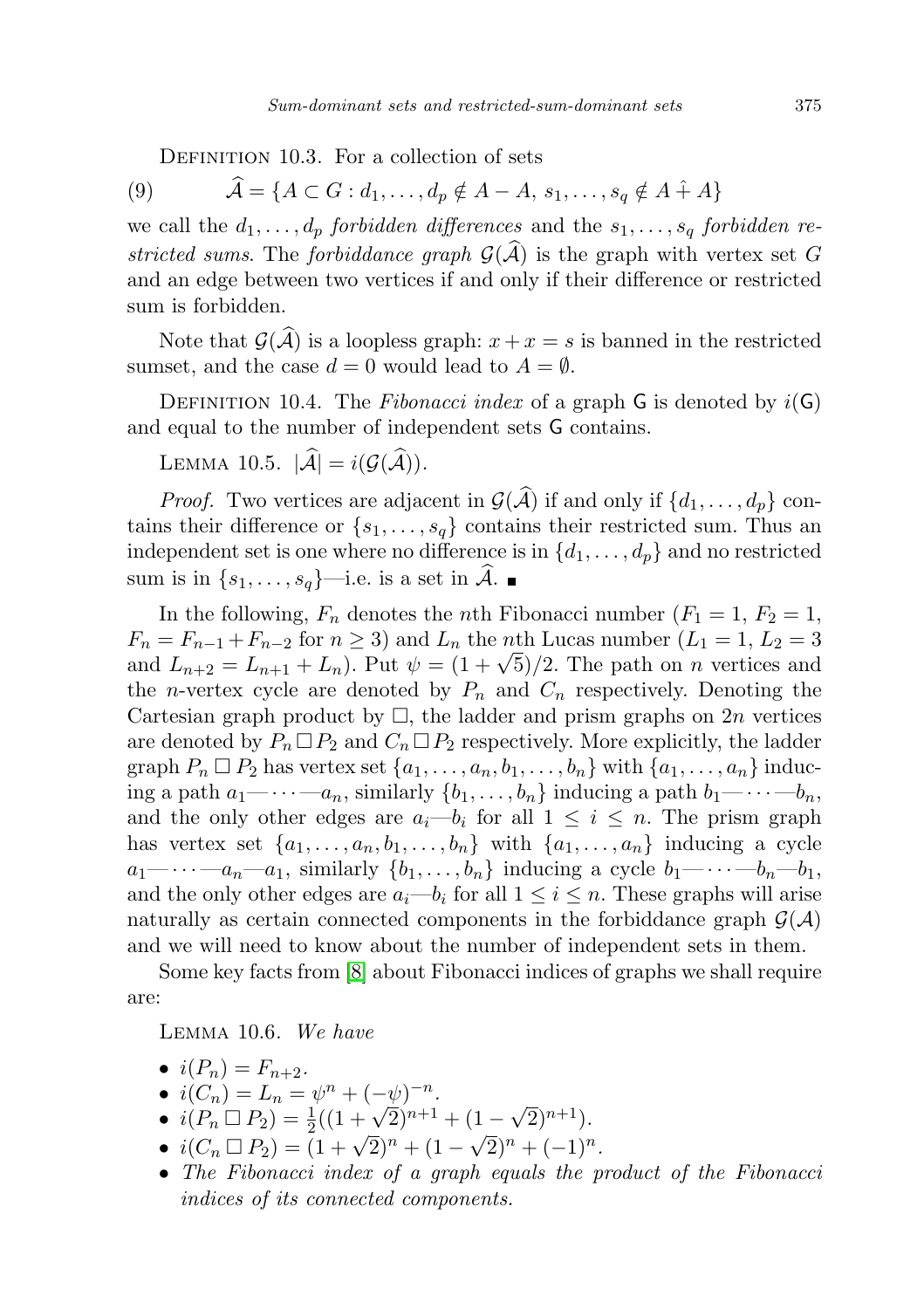*Proof.* See the Appendix of [\[8\]](#page-22-1).  $\blacksquare$ 

We shall require the following results (Lemmas 3.4, 3.5, 3.10 and 3.15 of [\[8\]](#page-22-1), which also contains the proofs).

<span id="page-15-0"></span>LEMMA 10.7. If  $d$  is a non-zero element of a finite abelian group  $G$  then

$$
\sum_{d \in G'} |\{A \subset G : d \notin A - A\}| = \sum_{d \in G'} L_{\text{ord}(d)}^{|G| / \text{ord}(d)}.
$$

<span id="page-15-5"></span>LEMMA 10.8. The sequence  $(L_{2n}^{1/(2n)})$  $\binom{1}{2n}$  is decreasing and the sequence  $(L_{2n-1}^{1/(2n-1)}$  $\frac{1/(2n-1)}{2n-1}$ ) is increasing. Both sequences approach the limit  $\psi = (1+\sqrt{5})/2$ . In particular  $L_2^{1/2} > L_4^{1/4} > L_{2n}^{1/(2n)}$  for all  $n > 2$ .

<span id="page-15-1"></span>LEMMA  $10.9$ . For a finite abelian group  $G$  of even order and distinct non-zero elements  $d_1, d_2 \in G$  we have

$$
|\{A \subset G : d_1, d_2 \notin A - A\}| \le 7^{|G|/4}.
$$

<span id="page-15-2"></span>LEMMA 10.10. Let  $d_1, d_2 \in G$  be two non-zero elements such that  $2d_1 \neq 0$ ,  $2d_2 \neq 0$ ,  $d_1 \neq d_2$  and  $d_1 \neq -d_2$ . Then

$$
|\{A \subset G : d_1, d_2 \notin A - A\}| \le 31^{|G|/8}.
$$

#### 10.2. Even order finite abelian groups

<span id="page-15-3"></span>LEMMA 10.11. Let  $G$  be a finite abelian group containing k elements of order 2. Then there are  $|G|/(k+1)$  elements  $s \in G$  for which there are  $k+1$ elements  $x \in G$  such that  $2x = s$ . For the remaining elements  $s' \in G$  there is no  $x \in G$  with  $2x = s'$ .

Proof. Let K denote the set of all elements of G with order 1 or 2. Suppose s is such that for some  $x \in G$  we have  $2x = s$ . For all  $\kappa \in K$ ,  $2(x + \kappa) = s$  so we get exactly  $k + 1$  elements in G whose double equals s. Otherwise s has no such representations, so  $|2G| = |G|/(k+1)$ .

<span id="page-15-4"></span>LEMMA 10.12. Let  $d, s \in G$  where d has order 2, let k denote the number of elements of order 2 in G, and set  $\widehat{A} = \{A \subset G : d \notin A - A, s \notin A + A\}.$ Then the forbiddance graph is a disjoint union of 4-cycles and at most  $k+1$ copies of  $P_2$ . If  $n_{P_2}$  denotes the number of  $P_2$  components and  $n_{C_4}$  denotes the number of 4-cycles in  $\mathcal{G}(\widehat{\mathcal{A}})$ , then  $n_{P_2} + 2n_{C_4} = |G|/2$ .

Proof. This resembles Lemma 3.7 of [\[8\]](#page-22-1). The connected component of  $\mathcal{G}(\mathcal{A})$  containing x contains  $x, x+d, s-x-d, s-x$  (possibly with repetitions). As d has order 2, there are no other elements in the component. When all four elements are distinct, the component is a 4-cycle. Otherwise there are equalities. As  $x \neq x + d$  there are two scenarios:  $x = s - x - d$  or  $x = s - x$ .

When  $x = s - x - d$  then  $x + d = s - x$  as well and the connected component is a  $P_2$ . Now  $x + d = s - x \Leftrightarrow 2x = s - d$  and when  $s - d$  can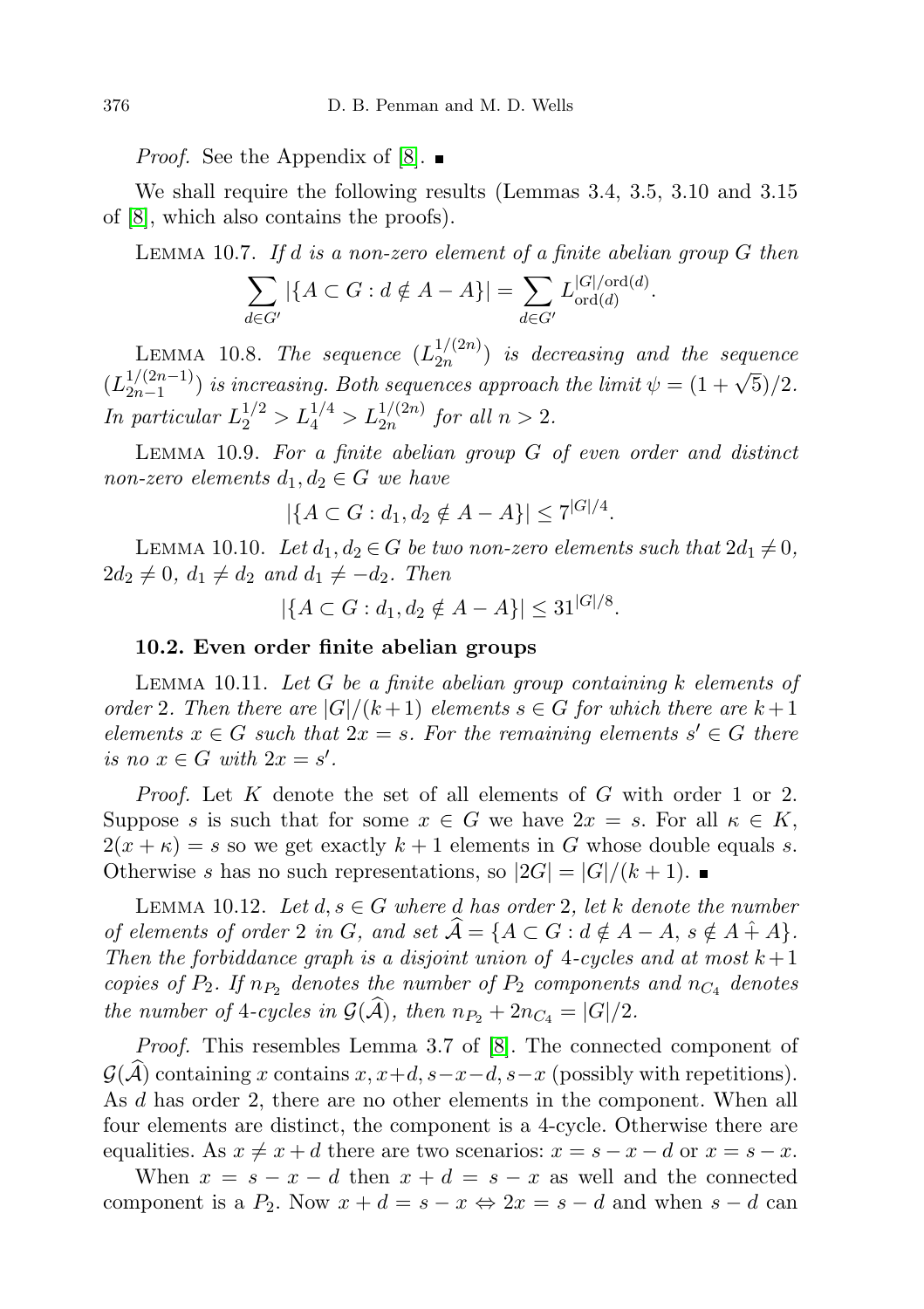be expressed as a double of an element  $x$  of  $G$ , by Lemma [10.11,](#page-15-3) there are exactly  $k + 1$  such x. This contributes  $(k + 1)/2$  copies of  $P_2$  to  $\mathcal{G}(\mathcal{A})$ .

On the other hand, if  $x = s - x$  then  $s = x + x$  but  $x + x$  is not a restricted sum and we are left with a  $P_2$  component. Again by Lemma [10.11](#page-15-3) there are exactly  $k+1$  such  $x \in G$ . These contribute  $(k+1)/2$  copies of  $P_2$ to the forbiddance graph. Thus overall we have at most  $k+1$  copies of  $P_2$ .

The last claim  $n_{P_2} + 2n_{C_4} = |G|/2$  simply follows from writing the graph as the disjoint union of its components.

From the formulae for the Fibonacci indices of the path and the cycle, together with the fact that the Fibonacci index of a graph is the product of the Fibonacci indices of its connected components, we deduce that

<span id="page-16-0"></span>(10) 
$$
i(\mathcal{G}(\hat{\mathcal{A}})) = |\{A \subset G : d \notin A - A, s \notin A + A\}| = 3^{n_{P_2}} \cdot 7^{n_{C_4}}.
$$

<span id="page-16-1"></span>Next we give an upper bound on the right-hand side of the above.

LEMMA 10.13. Let s, k and  $\widehat{A}$  be as in Lemma [10.12](#page-15-4). Then if d has order 2, we get

$$
|\{A \subset G : d \notin A - A, s \notin A + A\}| \le \left(\frac{3}{\sqrt{7}}\right)^{k+1} \cdot 7^{|G|/4}.
$$

(If d has order greater than 2, then

$$
|\{A \subset G : d \notin A - A, s \notin A + A\}| \leq |\{A \subset G : d \notin A - A\}|
$$

and the right-hand side here is at most  $7^{|G|/4}$  by Lemma 3.6 of [\[8\]](#page-22-1).)

*Proof.* By Lemma [10.12](#page-15-4) the number  $n_{P_2}$  of copies of  $P_2$  is at most  $k+1$ , and  $n_{P_2} + 2n_{C_4} = |G|/2$ , so  $n_{C_4} = (|G| - 2n_{P_2})/4$ . Substituting this into [\(10\)](#page-16-0) we get

$$
i(\mathcal{G}(\widehat{\mathcal{A}})) = 3^{n_{P_2}} \cdot 7^{(|G|-2n_{P_2})/4} = \left(\frac{3}{\sqrt{7}}\right)^{n_{P_2}} \cdot 7^{|G|/4} \le \left(\frac{3}{\sqrt{7}}\right)^{k+1} \cdot 7^{|G|/4}.
$$

The claim for d of order greater than 2 is obvious.

We are now ready to complete the proofs of the even case of Theorem [10.1](#page-12-1) and Theorem [10.2.](#page-12-2) We use Zhao's upper bound, his equation (6), i.e.

<span id="page-16-2"></span>(11) 
$$
|\text{MRSTD}(G)| \le |\text{MSTD}(G)| \le k \cdot 3^{|G|/2} \left(1 + \frac{|G|}{k} \left(\frac{7}{9}\right)^{|G|/4}\right).
$$

For the lower bound, if  $\text{ord}(d) = 2$  then  $|\{A \subset G : d \notin A - A\}| = 3^{|G|/2}$ by Lemma 3.3 of [\[8\]](#page-22-1), and  $\sum_{s \in G} |\{A \subset G : d \notin A - A, s \notin A + A\}|$   $\leq$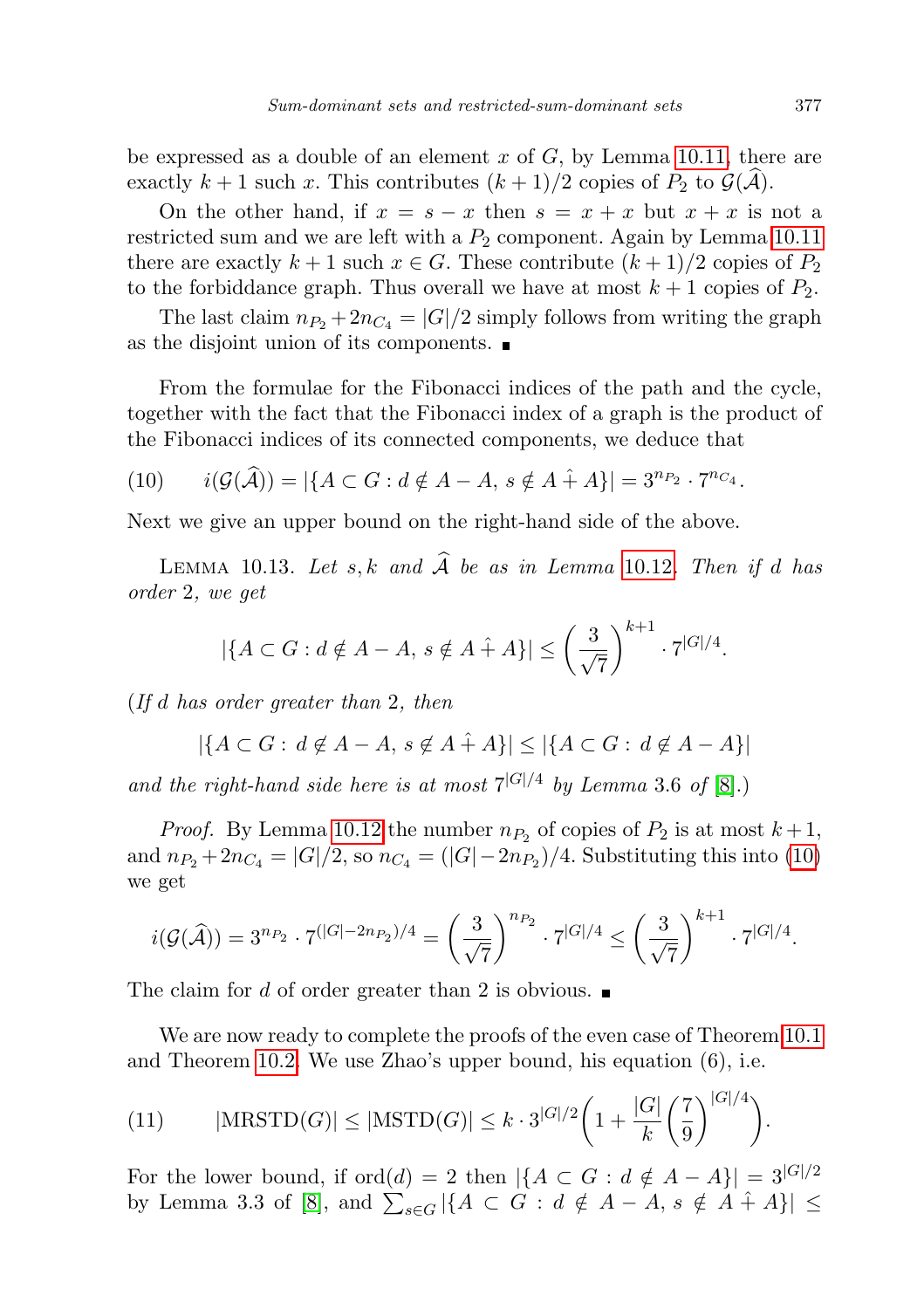(3/  $(\sqrt{7})^{k+1} \cdot 7^{|G|/4}$  by Lemma [10.13](#page-16-1) above. Thus [\(7\)](#page-13-0) gives

<span id="page-17-0"></span>
$$
(12) \quad |\{A \subset G : d \notin A - A, A + A = G\}|
$$
  
\n
$$
\ge |\{A \subset G : d \notin A - A\}| - \sum_{s \in G} |\{A \subset G : d \notin A - A, s \notin A + A\}|
$$
  
\n
$$
\ge 3^{|G|/2} - |G| \left(\frac{3}{\sqrt{7}}\right)^{k+1} \cdot 7^{|G|/4}.
$$

Let  $G_{(2)}$  be the set of elements of order 2 of G, so that  $|G_{(2)}| = k$ . Using [\(8\)](#page-13-1) with [\(12\)](#page-17-0) and the fact that  $|\{A \subset G : d_1, d_2 \notin A - A\}| \leq 7^{|G|/4}$  by Lemma [10.9,](#page-15-1) we have

<span id="page-17-1"></span>
$$
(13) \quad |\text{MRSTD}(G)| \geq \sum_{d \in G} |\{A \subset G : d \notin A - A, A + A = G\}|
$$
  
\n
$$
- \sum_{\substack{d_1, d_2 \in G' \\ d_1 \neq d_2}} |A \subset G : d_1, d_2 \notin A - A, A + A = G\}|
$$
  
\n
$$
\geq \sum_{d \in G_{(2)}} |\{A \subset G : d \notin A - A, A + A = G\}|
$$
  
\n
$$
- \sum_{\substack{d_1, d_2 \in G' \\ d_1 \neq d_2}} |\{A \subset G : d_1, d_2 \notin A - A, A + A = G\}|
$$
  
\n
$$
\geq k \left(3^{|G|/2} - |G| \left(\frac{3}{\sqrt{7}}\right)^{k+1} \cdot 7^{|G|/4}\right) - |G|^2 \cdot 7^{|G|/4}
$$
  
\n
$$
= k \cdot 3^{|G|/2} \left(1 - \left(|G| \cdot \left(\frac{3}{\sqrt{7}}\right)^{k+1} + \frac{|G|^2}{k}\right) \left(\frac{7}{9}\right)^{|G|/4}\right).
$$

From [\(11\)](#page-16-2) and [\(13\)](#page-17-1) we deduce, now writing  $G_n$  to denote our abelian group of order n and  $k_n$  to denote the number of elements of order 2 in it, that

$$
1 - \left(|G_n| \left(\frac{3}{\sqrt{7}}\right)^{k_n+1} + \frac{|G_n|^2}{k_n}\right) \left(\frac{7}{9}\right)^{|G_n|/4} \le \frac{|\text{MRSTD}(G_n)|}{k_n \cdot 3^{|G_n|/2}} \le 1 + \frac{|G_n|}{k_n} \left(\frac{7}{9}\right)^{|G_n|/4},
$$

and we must show the LHS and RHS tend to 1 as  $|G_n| \to \infty$ . This will follow if

<span id="page-17-2"></span>
$$
(14) \qquad |G_n|\left(\frac{3}{\sqrt{7}}\right)^{k_n+1}\left(\frac{7}{9}\right)^{|G_n|/4} \to 0 \ \Leftrightarrow \ |G_n|\cdot\left(\frac{7}{9}\right)^{\frac{|G_n|}{4}(1-\frac{2(k_n+1)}{|G_n|})} \to 0.
$$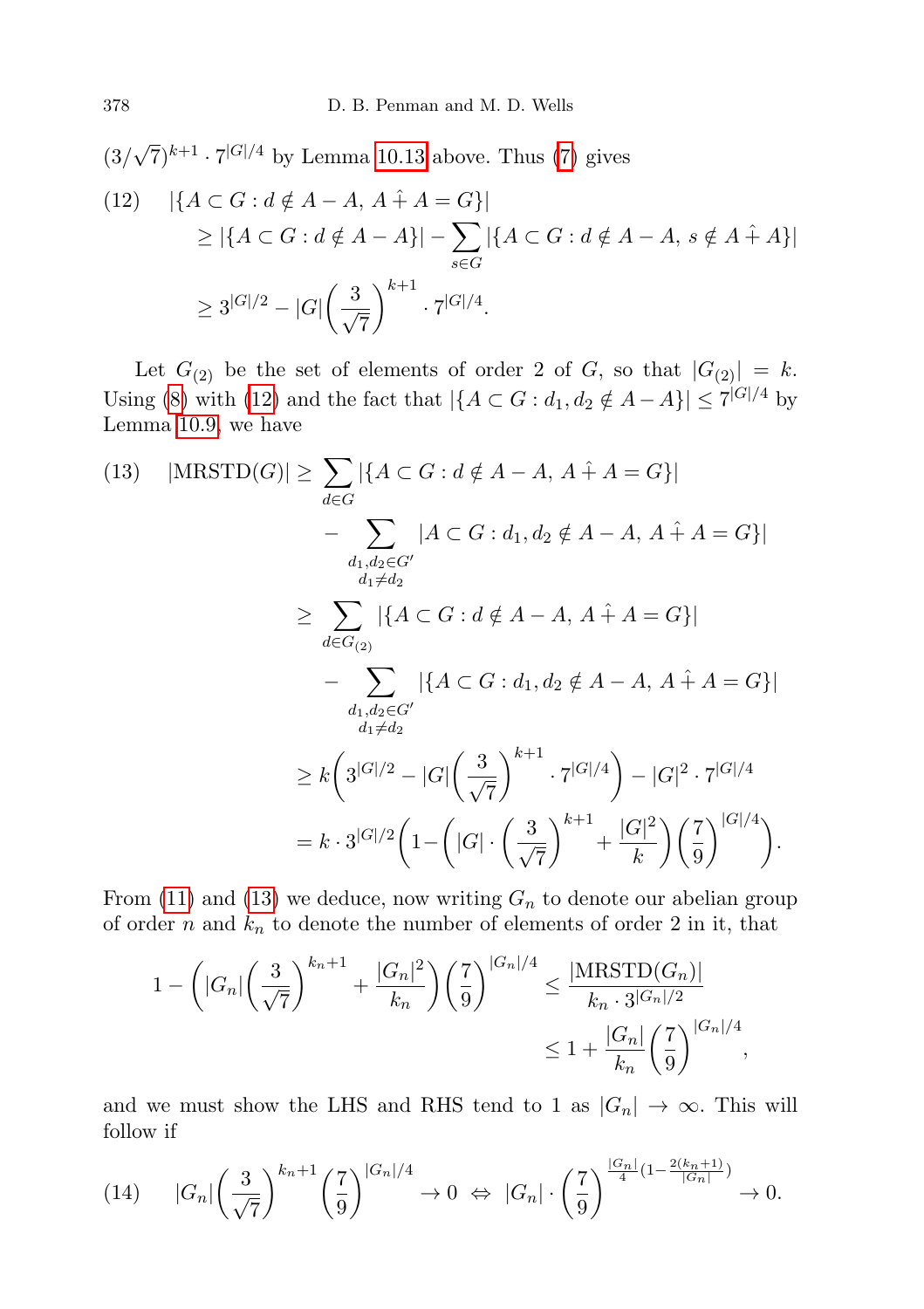Now  $1 - 2(k_n + 1)/|G_n|$  is positive if and only if  $(k_n + 1)/|G_n| < 1/2$ . Thus

$$
\limsup_{n \to \infty} \frac{k_n + 1}{|G_n|} < \frac{1}{2}
$$

gives the result.

We now give our sharpening of Zhao's sumset result in the even case. From Lemma 3.7 of [\[8\]](#page-22-1) we see in the sumset case that  $n_{P_2} \leq (k+1)/2$ . Then, applying similar calculations to Lemma [10.13,](#page-16-1) we obtain

$$
|\{A \subset G : d \notin A - A, s \notin A + A\}| \le \left(\frac{3}{\sqrt{7}}\right)^{(k+1)/2} \cdot 7^{|G|/4}.
$$

The equivalent condition to [\(14\)](#page-17-2) for the sumset case then becomes

$$
|G_n|\cdot \left(\frac{7}{9}\right)^{\frac{|G_n|}{4}(1-\frac{k_n+1}{|G_n|})}\to 0\quad \text{and}\quad 1-\frac{k_n+1}{|G_n|}>0 \ \Leftrightarrow\ \frac{k_n+1}{|G_n|}<1.
$$

Thus the condition  $\limsup_{n\to\infty}$   $(k_n+1)/|G_n| < 1-\frac{1}{2}$  $\frac{1}{2} \log_3 7 = 0.114...$  in Zhao [\[8\]](#page-22-1) can be relaxed to  $\limsup_{n\to\infty}$   $(k_n+1)/|G_n|<1$ .

#### 10.3. Odd order finite abelian groups

<span id="page-18-0"></span>LEMMA 10.14. Let  $d \in G$  be of odd order  $\ell > 1$ ,  $s \in G$  and  $\widehat{A} = \{A \subset G :$  $d \notin A - A$ ,  $s \notin A + A$ . Then  $\mathcal{G}(\hat{A})$  consists of  $(|G|/\ell - 1)/2$  prisms  $C_{\ell} \square P_2$ and one 'chorded cycle' H<sub>l</sub>, i.e. a graph which consists of a  $P_{(\ell-1)/2} \square P_2$ ladder H together with one further vertex adjoined to two adjacent vertices of degree 2 in H. (It is the graph in Figure 3 of  $[8]$  with the loop removed.)

*Proof.* The forbiddance graph for  $\{A \subset G : d \notin A - A\}$  consists of  $|G|/\ell$ disjoint  $\ell$ -cycles  $C_x = \{x, x+d, \ldots, x+(\ell-1)d\}$ . To allow for the forbidden sum s we also have to add edges  $(x, s - x)$  to obtain  $\mathcal{G}(\hat{\mathcal{A}})$ . Similarly to Lemma 3.11 in [\[8\]](#page-22-1), for a vertex  $x \in G$  there are two possible scenarios:

CASE 1. If  $s - x$  is not in  $C_x$  then  $s - (x + id)$  is not in  $C_x$  either and so clearly the connected component is a prism  $C_{\ell} \square P_2$ .

CASE 2. When  $s - x \in C_x$ , the connected component of x in  $\mathcal{G}(\hat{\mathcal{A}})$  is an  $\ell$ -cycle with  $(\ell - 1)/2$  edges  $(x + jd, s - x - jd)$  between pairs of distinct vertices and a single vertex  $x+id$  for which  $x+id = s-x-id$ , equivalently  $2(x+id) = s$ ; of course this vertex does not give s as a restricted sum. Thus we indeed get the ladder with a triangle on the end described in the lemma, with  $x + id$  being the unique vertex which is in a triangle and has degree 2.

<span id="page-18-1"></span>Since |G| is odd for each  $s \in G$  there is a unique  $x \in G$  such that  $2x = s$ . Thus  $\mathcal{G}(\mathcal{A})$  contains exactly one copy of  $H_{\ell}$ . This leaves all other components being prisms formed from two  $\ell$ -cycles. Letting  $n_P$  denote the number of prisms we have  $n_P = (|G|/\ell - 1)/2$ . ■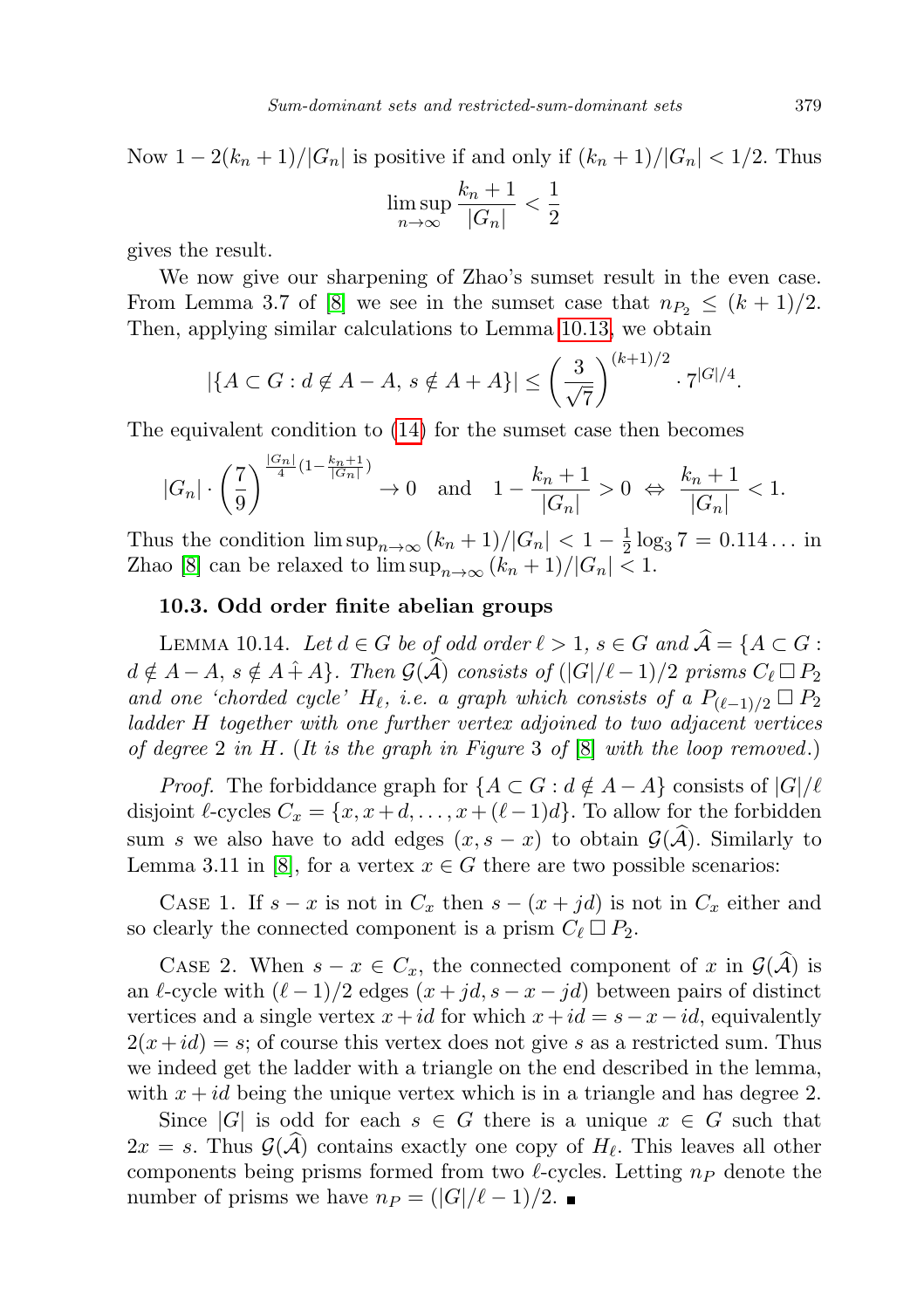LEMMA 10.15. The graph  $H_{\ell}$  has

$$
i(H_{\ell}) = i(P_{(\ell-1)/2} \Box P_2) + i(P_{(\ell-3)/2} \Box P_2).
$$

*Proof.*  $H_{\ell}$  is a copy of  $P_{(\ell-1)/2} \square P_2$  with a triangle on one end formed by joining a single vertex  $w$  to two end vertices  $u$  and  $v$ . Apart from  $u$  and  $v$ every vertex of  $P_{(\ell-1)/2} \square P_2$  can be in an independent set with w. Thus there are  $i(P_{(\ell-3)/2} \Box P_2)$  independent sets containing w in addition to the  $i(P_{(\ell-1)/2} \Box P_2)$  which do not contain w. ■

<span id="page-19-0"></span>COROLLARY 10.16. Let  $d, \ell, s$  and  $\widehat{\mathcal{A}}$  be as in Lemma [10.14](#page-18-0). Then  $i(G(\widehat{\mathcal{A}})) = |\{A \subset G : d \notin A - A, s \notin A + A\}| = i(H_{\ell}) \cdot i(C_{\ell} \Box P_2)^{(|G|/\ell-1)/2}.$ 

*Proof.* Denoting by  $n_H$  the number of  $H_\ell$  components and by  $n_P$  the number of prism components, we have  $n_H+2n_P = |G|/\ell$ , and by Lemma [10.6,](#page-14-0)  $i(\mathcal{G}(\hat{\mathcal{A}})) = i(H_\ell)^{n_H} \cdot i(C_\ell)^{n_P}$ . As noted in Lemma [10.14,](#page-18-0)  $n_H = 1$  and  $n_P =$  $(|G|/\ell - 1)/2$ . Hence  $i(G(\widehat{A})) = i(H_{\ell}) \cdot i(C_{\ell} \square P_2)^{(|G|/\ell - 1)/2}$ .

<span id="page-19-1"></span>LEMMA 10.17. If  $\ell > 1$  is an odd integer then  $i(C_{\ell} \Box P_2) < (1 + \sqrt{2})^{\ell}$ .

Proof. By the formula in Lemma [10.6,](#page-14-0)

$$
i(C_{\ell} \square P_2) = (1 + \sqrt{2})^{\ell} + (1 - \sqrt{2})^{\ell} + (-1)^{\ell},
$$

which is strictly less than  $(1 + \sqrt{2})^{\ell}$  for all odd integers  $\ell > 1$ .

<span id="page-19-2"></span>LEMMA 10.18. For the graph  $H_{\ell}$  defined above, if  $\ell > 1$  is odd then

$$
i(H_{\ell}) \le 3\sqrt{1+\sqrt{2}} \left(3\sqrt{2}-4\right)(1+\sqrt{2})^{\ell/2} < 1.14 \cdot (1+\sqrt{2})^{\ell/2}.
$$

*Proof.* By Lemma [10.6,](#page-14-0) the fact that  $\ell \geq 3$  is odd and some algebraic manipulations we obtain

$$
i(P_{(\ell-1)/2} \Box P_2) = \frac{1}{2} \left( (1 + \sqrt{2})^{(\ell+1)/2} + (1 - \sqrt{2})^{(\ell+1)/2} \right)
$$
  
= 
$$
\frac{(1 + \sqrt{2})^{\ell/2}}{2} \left( \sqrt{1 + \sqrt{2}} + \sqrt{1 + \sqrt{2}} \left( \frac{1 - \sqrt{2}}{1 + \sqrt{2}} \right)^{(\ell+1)/2} \right)
$$
  
= 
$$
\frac{(1 + \sqrt{2})^{\ell/2}}{2} \left( \sqrt{1 + \sqrt{2}} \left( 1 + (2\sqrt{2} - 3)^{(\ell+1)/2} \right) \right)
$$
  

$$
\leq \frac{(18 - 12\sqrt{2})\sqrt{1 + \sqrt{2}}}{2} (1 + \sqrt{2})^{\ell/2}.
$$

By Lemma [10.15,](#page-18-1)  $i(H_{\ell})$  equals

$$
\frac{1}{2} \big( (1+\sqrt{2})^{(\ell+1)/2} + (1-\sqrt{2})^{(\ell+1)/2} + (1+\sqrt{2})^{(\ell-1)/2} + (1-\sqrt{2})^{(\ell-1)/2} \big).
$$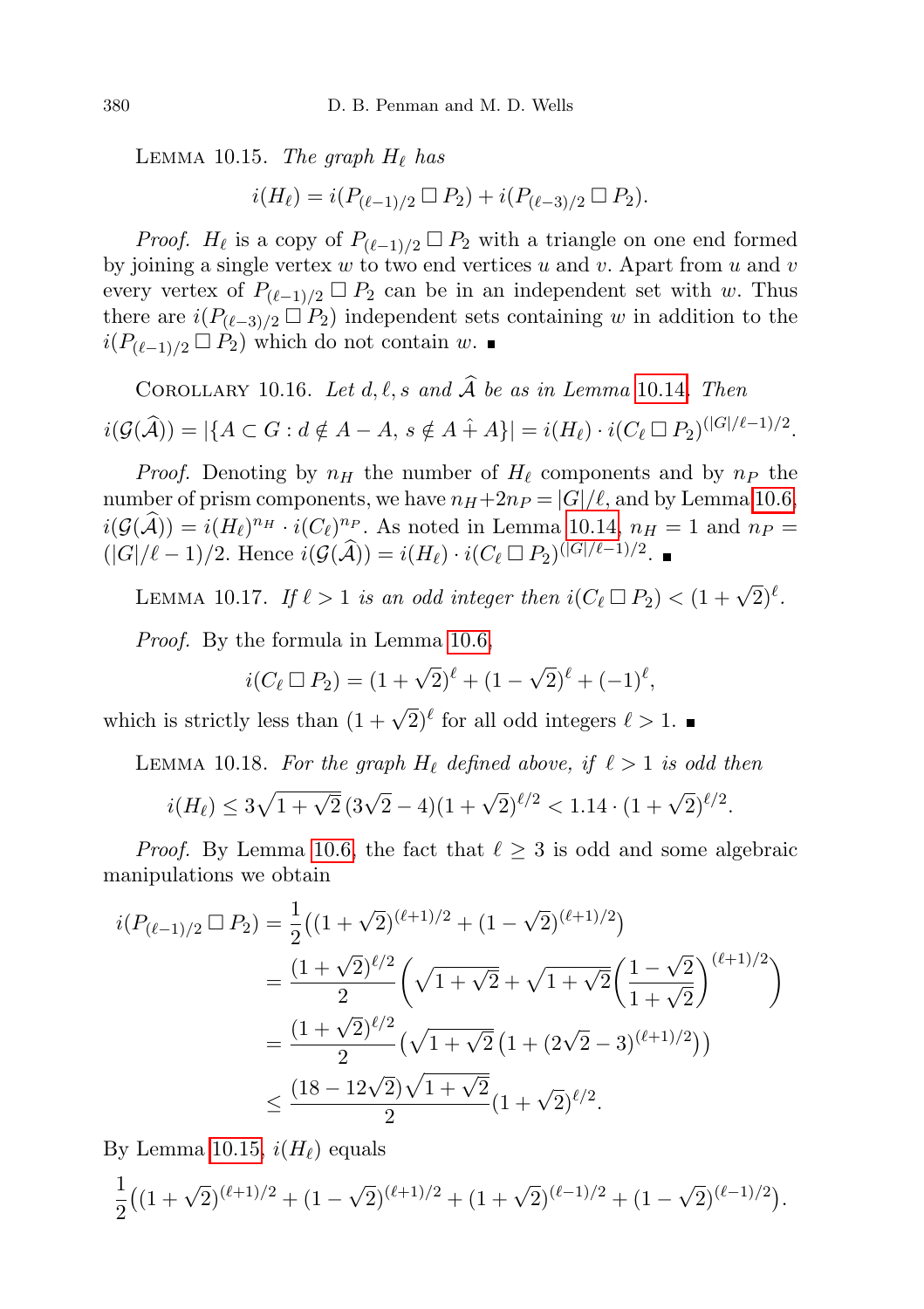Applying the upper bound on  $\frac{1}{2}((1+\sqrt{2})^{(\ell+1)/2} + (1-\sqrt{2})^{(\ell+1)/2})$  we have

$$
i(H_{\ell}) \le \frac{(18 - 12\sqrt{2})\sqrt{1 + \sqrt{2}}}{2}((1 + \sqrt{2})^{\ell/2} + (1 + \sqrt{2})^{(\ell-2)/2})
$$
  
=  $(9 - 6\sqrt{2})\sqrt{1 + \sqrt{2}}(1 + \sqrt{2})^{\ell/2}\left(1 + \frac{1}{1 + \sqrt{2}}\right)$   
=  $(9 - 6\sqrt{2})(1 + \sqrt{2})^{1/2}\sqrt{2}(1 + \sqrt{2})^{\ell/2}.$ 

Finally, note that  $(9-6)$  $\sqrt{2}$ ) $\sqrt{2(1 + \sqrt{2})} = 1.1310... < 1.14$ .

<span id="page-20-0"></span>COROLLARY 10.19. Let |G| be odd and  $s, d \in G$  with  $d \neq 0$ . Then

$$
|\{A \subset G : d \notin A - A, s \notin A + A\}| < 1.14 \cdot (1 + \sqrt{2})^{|G|/2}.
$$

*Proof.* Applying Corollary 10.16 and Lemmas 10.17 and 10.18 we get  
\n
$$
|\{A \subset G : d \notin A - A, s \notin A + A\}| = i(H_{\ell}) \cdot i(C_{\ell} \Box P_2)^{(|G|/\ell-1)/2}
$$
\n
$$
< 1.14 \cdot (1 + \sqrt{2})^{\ell/2}((1 + \sqrt{2})^{\ell})^{(|G|/\ell-1)/2}
$$
\n= 1.14 ⋅ (1 + √2)<sup>|G|/2</sup>. ■

We can now complete the proof of the lower bound on  $|\text{MRSTD}(G)|$  in this case. Recall that  $G'$  denotes a subset of G which contains exactly one of d and  $-d$  for each non-identity element (as G has odd order, it has no elements of order 2). Thus  $|G'| = (|G| - 1)/2 < |G|/2$ . We use the same upper bound as in the sumset case, equation (8) of [\[8\]](#page-22-1), specifically

<span id="page-20-1"></span>(15) 
$$
|\text{MRSTD}(G)| \le \sum_{d \in G'} |\{A \subset G : d \notin A - A\}| = \sum_{d \in G'} L_{\text{ord}(G)}^{|G|/\text{ord}(d)}
$$

Applying [\(8\)](#page-13-1), then Lemmas [10.7,](#page-15-0) [10.10](#page-15-2) and Corollary [10.19,](#page-20-0) we see that the order of  $M\text{RSTD}(G)$  is at least

<span id="page-20-2"></span>
$$
(16) \sum_{d \in G'} |\{A \subset G : d \notin A - A\}| - \sum_{d \in G'} \sum_{s \in G} |\{A \subset G : d \notin A - A, s \notin A + A\}|
$$
  
\n
$$
- \sum_{d_1, d_2 \in G'} |\{A \subset G : d_1, d_2 \notin A - A\}|
$$
  
\n
$$
\geq \sum_{d \in G'} |\{A \subset G : d \notin A - A\}| - \frac{|G|}{2} \sum_{s \in G} |\{A \subset G : d \notin A - A, s \notin A + A\}|
$$
  
\n
$$
- \sum_{d_1, d_2 \in G'} |\{A \subset G : d_1, d_2 \notin A - A\}|
$$
  
\n
$$
\geq \left(\sum_{d \in G'} L_{\text{ord}(d)}^{|G|/\text{ord}(d)}\right) - \frac{|G|^2}{2} 1.14 \cdot (1 + \sqrt{2})^{|G|/2} - |G|^2 \cdot 31^{|G|/8}.
$$

.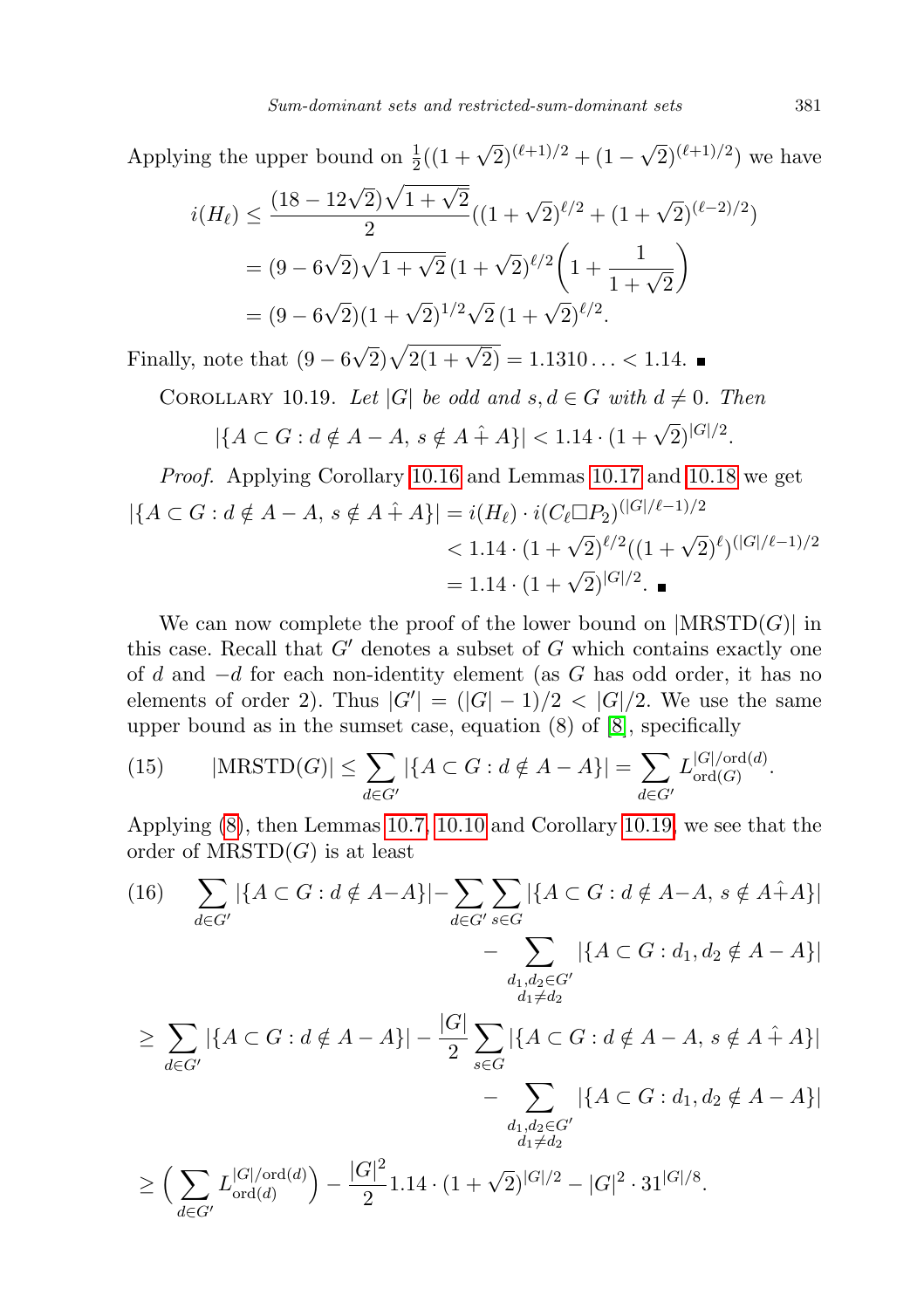Since ord(*d*) is odd for all  $d \in G$ , by Lemma [10.8](#page-15-5) the sequence  $(L_{\text{ord}(d)}^{|G|/\text{ord}(d)})$  $\log(d)$  is increasing and  $L_{\text{ord}(d)}^{|G|/\text{ord}(d)} \ge L_3^{|G|/3} = 4^{|G|/3}$ . Since  $4^{1/3} > \sqrt{1 + \sqrt{2}} > 31^{1/8}$ , formulae [\(15\)](#page-20-1) and [\(16\)](#page-20-2) imply that

<span id="page-21-6"></span>(17) 
$$
|\text{MRSTD}(G)| \sim \sum_{d \in G'} L_{\text{ord}(d)}^{|G|/\text{ord}(d)} \sim \frac{1}{2} \sum_{d \in G} L_{\text{ord}(d)}^{|G|/\text{ord}(d)}
$$

$$
= \frac{1}{2} \psi^{|G|} \sum_{d \in G} (1 - \psi^{-2 \text{ord}(d)})^{|G|/\text{ord}(d)}.
$$

From the calculations following Lemma 4.2 on p. 2318 of [\[8\]](#page-22-1), the asymptotics of the RHS of [\(17\)](#page-21-6) are

$$
|\text{MRSTD}(G)| \sim \frac{1}{2} \psi^{|G|} \sum_{d \in G} (1 - \psi^{-2 \text{ord}(d)})^{|G| / \text{ord}(d)} \sim \frac{1}{2} \psi^{|G|} |G|,
$$

and the claim for the odd case of Theorem [10.1](#page-12-1) follows.

<span id="page-21-4"></span>11. Further questions and future research. It is natural to ask if one could generalise these results to non-abelian groups. Some first steps in considering some analogous questions have recently been taken in [\[4\]](#page-21-7), where it is proven that in any finite group the proportion of sets A whose sumset  ${a + b : a, b \in A}$  (we continue to write groups additively, even if they are not abelian) is equal to the difference set  $\{a - b : a, b \in A\}$  is equal to 1. (More precisely, it is shown that for most sets, both sumset and difference set are the whole of the group.) It seems plausible that results in the same spirit as those above could be obtained, although the proofs would be more involved, perhaps especially when dealing with groups of 2-power order.

#### References

- <span id="page-21-5"></span>[1] J. B. Fraleigh, A First Course in Abstract Algebra, Addison-Wesley, Reading, MA, 1967.
- <span id="page-21-1"></span>[\[2\]](http://dx.doi.org/10.4064/aa130-1-4) P. V. Hegarty, Some explicit constructions of sets with more sums than differences, Acta Arith. 130 (2007), 61–77.
- <span id="page-21-0"></span>[3] G. Martin and K. O'Bryant, Many sets have more sums than differences, in: Additive Combinatorics, CRM Proc. Lecture Notes 43, Amer. Math. Soc, Providence, RI, 2007, 287–305.
- <span id="page-21-7"></span>[4] S. J. Miller and K. Vissuet, Most subsets are balanced in finite groups, in: Combinatorial and Additive Number Theory (New York, 2011/2012), Springer, to appear; [arXiv:1308.2344.](http://arxiv.org/abs/1308.2344)
- <span id="page-21-2"></span>[5] M. B. Nathanson, Sets with more sums than differences, Integers 7 (2007), no. 1,  $#A5;$
- <span id="page-21-3"></span>[6] D. Penman and M. Wells, On sets with more restricted sums than differences, Integers 13 (2013),  $\#$  A57.